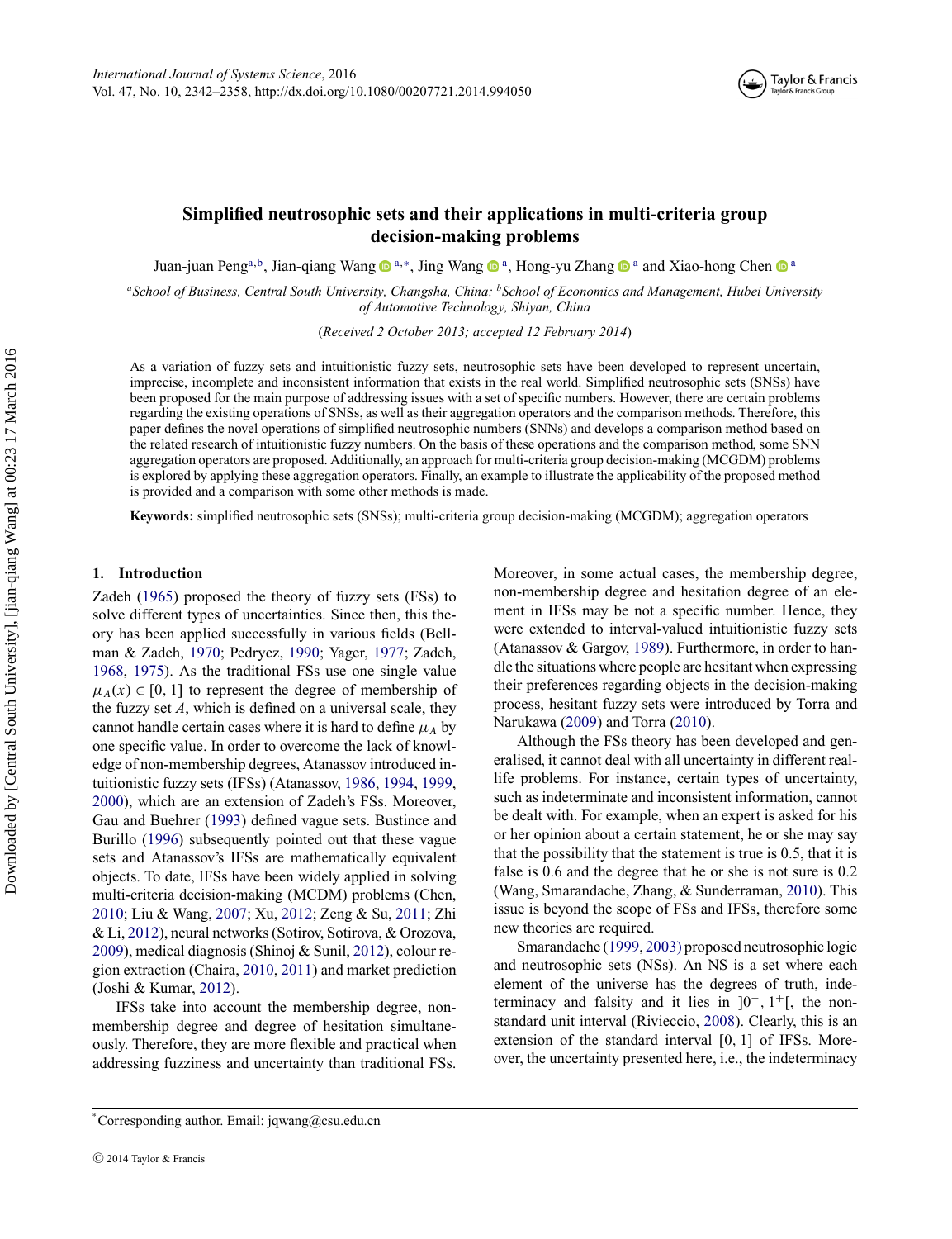factor, is independent of truth and falsity values, while the incorporated uncertainty is dependent on the degree of belongingness and non-belongingness of IFSs (Majumdar & Samant, [2014\)](#page-16-17). Furthermore, the aforementioned example of NSs can be expressed as *x*(0.5, 0.2, 0.6).

However, without a specific description, NSs are difficult to apply in real-life situations. Hence, single-valued neutrosophic sets (SVNSs) were proposed, which are a variation of NSs (Majumdar & Samant, [2014\)](#page-16-17). Furthermore, the information energy of SVNSs, their correlation and correlation coefficient and the decision-making method that used them were also proposed (Ye, [2013\)](#page-16-18). Additionally, Ye [\(2014a\)](#page-16-19) also introduced the concept of simplified neutrosophic sets (SNSs), which can be described by three real numbers in the real unit interval [0,1], and proposed an MCDM method using the aggregation operators of SNSs. Moreover, Majumdar and Samant [\(2014\)](#page-16-17) introduced a measure of entropy of an SVNS. Wang, Smarandache, Zhang, and Sunderraman  $(2005)$  and Lupiáñez  $(2009)$  $(2009)$  proposed the concept of interval neutrosophic sets (INSs) and proposed the set-theoretic operators of INSs. Furthermore, Ye [\(2013b,](#page-16-22) [2014c\)](#page-16-23) proposed the similarity measures between SVNSs and INSs, which were based on the relationship between similarity measures and distances.

However, in some cases, the SNSs' operations (Ye, [2014a\)](#page-16-19) may be impractical. For instance, the sum of any element and the maximum value should be equal to the maximum value, but this does not occur when using the SNSs' operations (Ye, [2014a\)](#page-16-19). Therefore, the operations and comparison approach between simplified neutrosophic numbers (SNNs) and the aggregation operators for SNNs are re-defined in this paper. Moreover, a multi-criteria group decision-making (MCGDM) method is subsequently established based on the proposed operators.

The rest of paper is organised as follows. In Section 2, the properties of the t-norm and t-conorm as well as the concepts and operations of NSs and SNSs are briefly introduced. In Section 3, the operations and comparison approach for SNNs are defined on the basis of IFSs. In Section 4, the aggregation operators of SNNs are provided and a decision-making method making use of them is developed for SNSs. In Section 5, an illustrative example is presented to test the proposed method, and a sensitivity analysis and comparison analysis are also provided. Finally, in Section 6, the conclusions are drawn.

## **2. Preliminaries**

In this section, some basic concepts and definitions related to NSs, including the t-norm and t-conorm, and the definitions and operations of NSs and SNSs are introduced. All of these will be utilised in this paper.

## *2.1. The t-norm and t-conorm*

The t-norm and its dual, the t-conorm, play an important role in constructing the operations and average operators of NSs. Here, some related basic concepts are introduced.

**Definition 1** (Klement & Mesiar, [2005;](#page-15-12) Nguyen & Walker, [1997\)](#page-16-24): A function  $T : [0, 1] \times [0, 1] \rightarrow [0, 1]$  is called a t-norm if it satisfies the following conditions:

- (1) ∀*x* ∈ [0, 1], *T*(1, *x*) = *x*; (2) ∀*x, y* ∈ [0*,* 1]*, T* (*x, y*) = *T* (*y, x*);
- (3)  $\forall x, y, z \in [0, 1], T(x, T(y, z)) = T(T(x, y), z);$
- (4) If  $x \le x'$ ,  $y \le y'$ , then  $T(x, y) \le T(x', y')$ .

**Definition 2** (Klement & Mesiar, [2005;](#page-15-12) Nguyen & Walker, [1997\)](#page-16-24): A function  $S : [0, 1] \times [0, 1] \rightarrow [0, 1]$  is called a tconorm if it satisfies the following conditions:

(1) ∀*x* ∈ [0*,* 1]*, S*(0*, x*) = *x*; (2) ∀*x, y* ∈ [0*,* 1]*, S*(*x, y*) = *S*(*y, x*); (3)  $∀x, y, z ∈ [0, 1], S(x, S(y, z)) = S(S(x, y), z);$ (4) If  $x \le x'$ ,  $y \le y'$ , then  $S(x, y) \le S(x', y')$ .

**Definition 3** (Klement & Mesiar, [2005;](#page-15-12) Nguyen & Walker, [1997\)](#page-16-24): A t-norm function  $T(x, y)$  is called an Archimedean t-norm if it is continuous and  $T(x, x) < x$  for all  $x \in (0, 1)$ . An Archimedean t-norm is called a strictly Archimedean t-norm if it is strictly increasing in each variable for  $x, y \in (0, 1)$ . A t-conorm function  $S(x, y)$  is called an Archimedean t-conorm if it is continuous and  $S(x, x) > x$ for all  $x \in (0, 1)$ . An Archimedean t-conorm is called a strictly Archimedean t-conorm if it is strictly increasing in each variable for  $x, y \in (0, 1)$ .

It is well known (Klement & Mesiar, [2005;](#page-15-12) Klir & Yuan, [1995\)](#page-15-13) that a strict Archimedean t-norm is expressed via its additive generator *k* as  $T(x, y) = k^{-1}(k(x) + k(y))$ , and similarly, applied to its dual t-conorm  $S(x, y) = l^{-1}(l(x)) +$ *l*(*y*)) with *l*(*t*) =  $k(1 - t)$ . It has been observed that an additive generator of a continuous Archimedean t-norm is a strictly decreasing function  $k : [0, 1] \rightarrow [0, \infty)$ .

There are also some Archimedean t-conorms and t-norms (Beliakov, Pradera, & Calvo, [2007\)](#page-15-14).

- (1) Let  $k(t) = -\log t$ ,  $l(t) = -\log(1-t)$ ,  $k^{-1}(t) =$  $e^{-t}$  and  $l^{-1}(t) = 1 - e^{-t}$ . Then an algebraic tconorm and t-norm are obtained:  $S(x, y) = 1 (1 - x)(1 - y)$  and  $T(x, y) = xy$ .
- (2) Let  $k(t) = \log(\frac{2-t}{t})$ ,  $l(t) = \log(\frac{2-(1-t)}{1-t})$ ,  $k^{-1}(t) = \frac{2}{e^t+1}$  and  $l^{-1}(t) = 1 \frac{2}{e^t+1}$ . Then an Einstein tconorm and t-norm are obtained:  $S(x, y) = \frac{x+y}{1+xy}$ and  $T(x, y) = \frac{xy}{1 + (1 - x)(1 - y)}$ .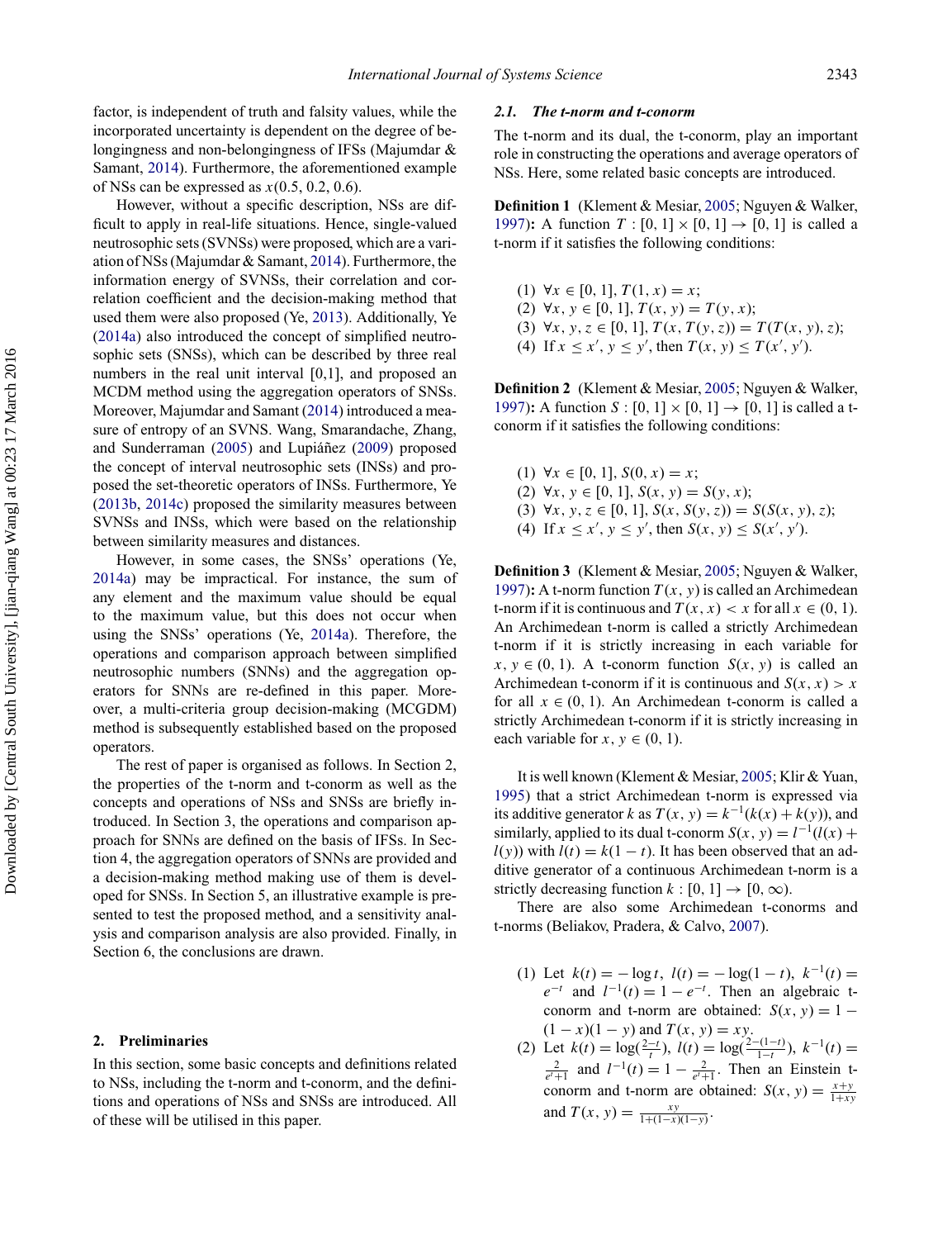## *2.2. NSs and SNSs*

In this section, the definitions and operations of NSs and SNSs are introduced.

**Definition 4** (Smarandache, [1999\)](#page-16-14)**:** Let *X* be a space of points (objects), with a generic element in *X*, denoted by *x*. An NS *A* in *X* is characterised by a truth-membership function  $T_A(x)$ , an indeterminacy-membership function  $I_A(x)$ and a falsity-membership function  $F_A(x)$ .  $T_A(x)$ ,  $I_A(x)$  and  $F_A(x)$  are standard or non-standard subsets of  $]0^-, 1^+$ , that is,  $T_A(x)$  :  $X \rightarrow ]0^-$ , 1<sup>+</sup>[,  $I_A(x)$  :  $X \rightarrow ]0^-$ , 1<sup>+</sup>[ and  $F_A(x): X \to [0^-, 1^+]$ . There is no restriction on the sum of  $T_A(x)$ ,  $I_A(x)$  and  $F_A(x)$ , therefore  $0^- \leq \sup T_A(x) +$  $\sup I_A(x) + \sup F_A(x) \leq 3^+$ .

**Definition 5** (Smarandache, [1999\)](#page-16-14)**:** An NS *A* is contained in another NS *B*, denoted by  $A \subseteq B$ , if and only if  $\inf T_A(x) \leq \inf T_B(x)$ ,  $\sup T_A(x) \leq \sup T_B(x)$ ,  $\inf T_A(x) \geq$  $\inf I_B(x)$ ,  $\sup I_A(x) \geq \sup I_B(x)$ ,  $\inf F_A(x) \geq \inf F_B(x)$ and  $\sup F_A(x) \geq \sup F_B(x)$  for  $x \in X$ .

Since it is difficult to apply NSs to practical problems, Ye [\(2014a\)](#page-16-19) reduced NSs of non-standard intervals into SNSs of standard intervals that would preserve the operations of NSs.

**Definition 6** (Ye, [2014a\)](#page-16-19)**:** Let *X* be a space of points (objects), with a generic element in *X*, denoted by *x*. An NS *A* in *X* is characterised by  $T_A(x)$ ,  $I_A(x)$  and  $F_A(x)$ , which are subintervals/subsets in the standard interval [0, 1], that is,  $T_A(x) : X \to [0, 1], I_A(x) : X \to [0, 1]$  and  $F_A(x)$ :  $X \rightarrow [0, 1]$ . Then, a simplification of *A* is denoted by

$$
A = \{ \langle x, T_A(x), I_A(x), F_A(x) \rangle \mid x \in X \},
$$

which is called an SNS. In particular, if X has only one element,  $A = \langle T_A(x), I_A(x), F_A(x) \rangle$  is called an SNN. For convenience, an SNN is denoted by  $A = \langle T_A, I_A, F_A \rangle$ . Clearly, SNSs are a subclass of NSs.

**Definition 7** (Ye, [2014a\)](#page-16-19)**:** An SNS *A* is contained in another SNS *B*, denoted by  $A \subseteq B$ , if and only if  $T_A(x) \leq T_B(x)$ ,  $I_A(x) \geq I_B(x)$  and  $F_A(x) \geq F_B(x)$  for any  $x \in X$ .

The operations of SNSs are also defined in Ye [\(2014a\)](#page-16-19).

**Definition 8** (Ye, [2014a\)](#page-16-19)**:** Let *A* and *B* be two SNSs. For any  $x \in X$ , the following operations are defined:

(1) 
$$
A + B = \langle T_A(x) + T_B(x) - T_A(x) \cdot T_B(x), I_A(x) + I_B(x) - I_A(x) \cdot I_B(x), F_A(x) + F_B(x) - F_A(x) \cdot F_B(x) \rangle;
$$
  
\n(2)  $A \cdot B = \langle T_A(x) \cdot T_B(x), I_A(x) \cdot I_B(x), F_A(x) \cdot F_B(x) \rangle;$   
\n(3)  $\lambda \cdot A = \langle 1 - (1 - T_A(x))^{\lambda}, 1 - (1 - I_A(x))^{\lambda}, 1 - (1 - F_A(x))^{\lambda}, \lambda > 0;$   
\n(4)  $A^{\lambda} = \langle T_A^{\lambda}(x), I_A^{\lambda}(x), F_A^{\lambda}(x) \rangle, \lambda > 0.$ 

There are some limitations related to Definition 8 and these are now outlined.

(1) In some situations, operations, such as  $A + B$  and  $A \cdot B$ , might be impractical. This can be demonstrated in the example below.

**Example 1:** Let  $A = < 0.5, 0.5, 0.5 >$  and  $B =$  $(2, 1, 0, 0)$  be two SNNs. Clearly,  $B = (1, 0, 0)$  is the larger of these SNNs. Theoretically, the sum of any number and the maximum number should be equal to the maximum one. However, according to Definition 8,  $A + B = \langle A \rangle$  $1, 0.5, 0.5 > \neq B$ ; therefore, the operation '+' cannot be accepted. Similar contradictions exist in other operations of Definition 8, and thus those defined above are incorrect.

(1) The correlation coefficient of SNSs (Ye, [2013\)](#page-16-18), which is based on the operations of Definition 8, cannot be accepted in some special cases.

**Example 2:** Let  $A_1 = \langle 0.8, 0, 0 \rangle$  and  $A_2 =$  $(0.7, 0, 0)$  be two SNNs, and  $B = (1, 0, 0)$  be the largest one of the SNNs. According to the correlation co-efficient of SNSs (Ye, [2013\)](#page-16-18),  $W_1(A_1, B) = W_2(A_2, B) = 1$ can be obtained, but this does not indicate which one is the best. However, it is clear that  $A_1$  is superior to  $A_2$ .

(1) In addition, the similarity measure for SNSs (Ye, [2014b\)](#page-16-22), which is based on the operations of Definition 8, cannot be accepted in special cases.

**Example 3:** Let  $A_1 = \langle 0.1, 0, 0 \rangle$  and  $A_2 =$  $(0.9, 0, 0)$  be two SNSs, and  $B = (1, 0, 0)$  be the largest one of the SNSs. According to the cosine similarity measure for SNSs (Ye, [2014b\)](#page-16-22),  $S_1(A_1, B) = S_2(A_2, B) = 1$ can be obtained, which indicates that  $A_1$  is equal to  $A_2$ . Yet, it is not possible to discern which one is the best. Since  $T_{A_2}(x) > T_{A_1}(x), I_{A_2}(x) > I_{A_1}(x)$  and  $F_{A_2}(x) > F_{A_1}(x)$ , it is clear that  $A_2$  is superior to  $A_1$ .

(1) If  $I_A = I_B$ , then *A* and *B* are both reduced to two intuitionistic fuzzy numbers (IFNs). However, the operations above are not in accordance with the laws of two IFNs (Beliakov, Bustince, Goswami, Mukherjee, & Pal, [2011;](#page-15-15) Xu, [2007,](#page-16-25) [2008,](#page-16-26) [2010;](#page-16-27) Yager, [2009\)](#page-16-28).

## **3. The operations and comparison method for SNNs**

In this section, the novel operations and comparison method for SNNs are developed based on t-norm and t-conorm.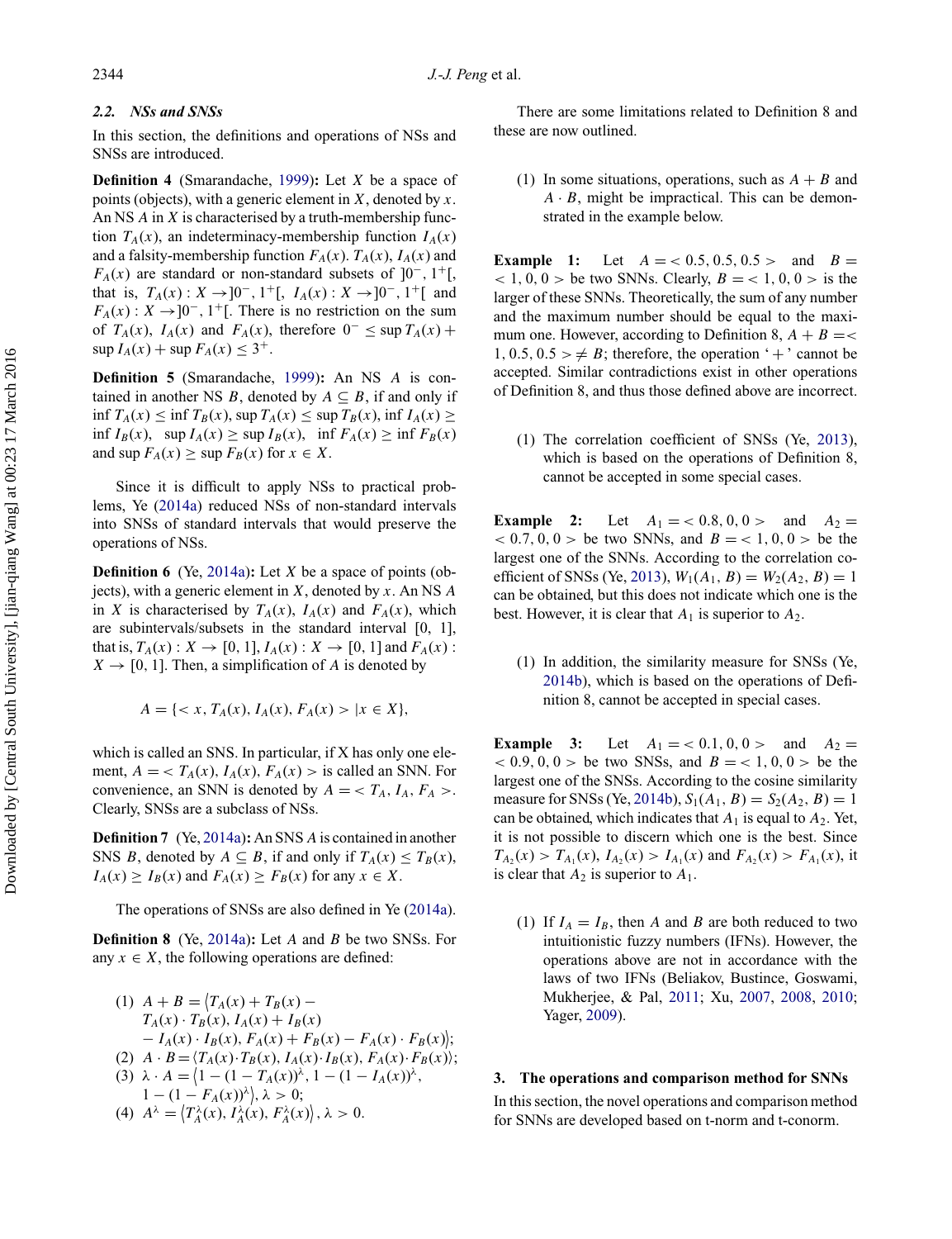## *3.1. The operations for SNNs*

According to the operations of IFNs, which are based on the algebraic t-norm and t-conorm (Beliakov et al., [2011;](#page-15-15) Xu, [2007\)](#page-16-25) and Einstein t-norm and t-conorm (Wang & Liu, [2011,](#page-16-29) [2012\)](#page-16-30), it can be seen that these operations are all based on different t-norms and t-conorms; therefore, the novel operations of two SNNs can be defined as follows.

**Definition** 9: Let  $A = \langle T_A, I_A, F_A \rangle$  and  $B =$  $\langle T_B, I_B, F_B \rangle$  be two SNNs, and  $\lambda > 0$ . The operations for SNNs are defined based on the Archimedean t-conorm and t-norm and are as follows:

(1) 
$$
\lambda A = \langle l^{-1}(\lambda l(T_A)), k^{-1}(\lambda k(I_A)), k^{-1}(\lambda k(F_A)) \rangle;
$$
  
\n(2)  $A^{\lambda} = \langle k^{-1}(\lambda k(T_A), l^{-1}(\lambda l(I_A)), l^{-1}(\lambda l(F_A)) \rangle;$   
\n(3)  $A \oplus B = \langle l^{-1}(l(T_A) + l(T_B)), k^{-1}(k(I_A) + k(I_B)), k^{-1}(k(I_A) + k(I_B)) \rangle;$   
\n(4)  $A \otimes B = \langle k^{-1}(k(T_A) + k(T_B)), l^{-1}(l(I_A) + l(I_B)), l^{-1}(l(F_A) + l(F_B)) \rangle.$ 

If their generator *k* is assigned a specific form, then the specific operations of SNNs will be obtained. Let  $k(x) =$  $-\log(x)$ , therefore

(5) 
$$
\lambda A = \langle 1 - (1 - T_A)^{\lambda}, (I_A)^{\lambda}, (F_A)^{\lambda} \rangle;
$$
  
\n(6)  $A^{\lambda} = \langle (T_A)^{\lambda}, 1 - (1 - I_A)^{\lambda}, 1 - (1 - F_A)^{\lambda} \rangle;$   
\n(7)  $A \oplus B = \langle T_A + T_B - T_A \cdot T_B, I_A \cdot I_B, F_A \cdot F_B \rangle;$   
\n $F_B >;$ 

(8)  $A \otimes B = \langle T_A \cdot T_B, I_A + I_B - I_A \cdot I_B, F_A + I_B \rangle$  $F_B - F_A \cdot F_B$ ] >.

**Example 4:** Based on Example 1 and the operations in Definition 9, let  $k(x) = -\log(x)$ ,  $k^{-1}(x) = e^{-x}$ ,  $l(x) =$  $-\log(1 - x)$  and  $l^{-1}(x) = 1 - e^{-x}$ , and then the following results are obtained:

$$
A \oplus B = \langle 0.5 + 1 - 0.5 \times 1, 0.5 \times 0, 0.5 \times 0 \rangle
$$
  
= <1, 0, 0> = B,

which can overcome the drawbacks outlined earlier.

Apparently, SNSs are the extension of IFSs. Let  $I_A = 0$ ,  $I_B = 0$  and  $T_A + F_A \leq 1$ . Then two SNNs  $A = \leq$  $T_A$ ,  $I_A$ ,  $F_A$  > and  $B = < T_B$ ,  $I_B$ ,  $F_B$  > are reduced to IFNs. According to Definition 9, if  $k(x) = -\log(x)$ , then the operations coincide with those of IFNs (Beliakov et al., [2011;](#page-15-15) Xu, [2007,](#page-16-25) [2008,](#page-16-26) [2010;](#page-16-27) Yager, [2009\)](#page-16-28). This indicates that the same principles of SNSs in Definition 9 also apply to IFSs. In fact, when the indeterminacy factor *i* is replaced by  $\pi = 1 - T - F$ , the NS becomes an IFS.

**Theorem 1:** Let  $A = \langle T_A, I_A, F_A \rangle, B = \langle$  $T_B$ ,  $I_B$ ,  $F_B$  > and  $C = < T_C$ ,  $I_C$ ,  $F_C$  > *be three SNNs*, *therefore the following equations are true:*

 $(1)$   $A \oplus B = B \oplus A;$  $(A \otimes B) = B \otimes A;$ (3)  $\lambda(A \oplus B) = \lambda A \oplus \lambda B, \lambda > 0;$ (4)  $(A \otimes B)^{\lambda} = A^{\lambda} \otimes B^{\lambda}, \lambda > 0;$ (5)  $\lambda_1 A ⊕ \lambda_2 A = (\lambda_1 + \lambda_2) A$ ,  $\lambda_1 > 0$ ,  $\lambda_2 > 0$ ; (6)  $A^{\lambda_1} ⊗ A^{\lambda_2} = A^{(\lambda_1 + \lambda_2)}, \lambda_1 > 0, \lambda_2 > 0;$  $(7)$   $(A \oplus B) \oplus C = A \oplus (B \oplus C);$ (8)  $(A \otimes B) \otimes C = A \otimes (B \otimes C)$ .

**Proof:** Equations (1) and (2) are obvious, but the others can also be proved:

$$
\lambda(A \oplus B) \n= \lambda \cdot \langle l^{-1}(l(T_A) + l(T_B)), k^{-1}(k(I_A) \\ \n+ k(I_B)), k^{-1}(k(F_A) + k(F_B)) \rangle \n= \langle l^{-1}(\lambda l(l^{-1}(l(T_A) + l(T_B))))), k^{-1}(\lambda k(k^{-1}(k(I_A) \\ \n+ k(I_B))))), k^{-1}(\lambda k(k^{-1}(k(F_A) + k(F_B)))) ) \rangle \n= \langle l^{-1}(\lambda(l(T_A) + l(T_B))), k^{-1}(\lambda(k(I_A) \\ \n+ k(I_B))), k^{-1}(\lambda(k(F_A) + k(F_B))) \rangle \n= \langle l^{-1}(\lambda l(T_A) + \lambda l(T_B))), k^{-1}(\lambda k(I_A) \\ \n+ \lambda k(I_B))), k^{-1}(\lambda k(F_A) + \lambda k(F_B))) \rangle \n= \lambda A \oplus \lambda B.
$$

Therefore,  $\lambda(A \oplus B) = \lambda A \oplus \lambda B$ .

$$
(A \otimes B)^{\lambda}
$$
  
=  $(< k^{-1}(k(T_A) + k(T_B)), l^{-1}(l(I_A) + l(I_B)))$ ,  $l^{-1}(l(F_A) + l(F_B)) > )^{\lambda}$   
=  $< k^{-1}(\lambda k(k^{-1}(k(T_A) + k(T_B))))$ ,  $l^{-1}(\lambda l(l^{-1}(l(I_A) + l(I_B)))) ) >$   
=  $< k^{-1}(\lambda (k(T_A) + k(T_B)))$ ,  $l^{-1}(\lambda (l(I_A) + l(F_B))) >$   
=  $< k^{-1}(\lambda (k(T_A) + k(T_B)))$ ,  $l^{-1}(\lambda (l(I_A) + l(I_B))) >$   
=  $< k^{-1}(\lambda k(T_A) + \lambda k(T_B)), l^{-1}(\lambda l(I_A) + \lambda l(I_B))$ ,  $l^{-1}(\lambda l(I_A) + \lambda l(I_B))$ ,  $l^{-1}(\lambda l(I_A) + \lambda l(I_B))$ ,  $l^{-1}(\lambda l(I_A) + \lambda l(I_B))$ ,  $l^{-1}(\lambda l(I_A) + \lambda l(I_B))$ ,  $l^{-1}(\lambda l(I_A) + \lambda l(I_B))$ ,  $l^{-1}(\lambda l(I_A) + \lambda l(I_B))$ ,  $l^{-1}(\lambda l(I_B) + \lambda l(I_B))$ ,  $l^{-1}(\lambda l(I_B) + \lambda l(I_B))$ ,  $l^{-1}(\lambda l(I_B) + \lambda l(I_B))$ ,  $l^{-1}(\lambda l(I_B) + \lambda l(I_B))$ ,  $l^{-1}(\lambda l(I_B) + \lambda l(I_B))$ ,  $l^{-1}(\lambda l(I_B) + \lambda l(I_B))$ ,  $l^{-1}(\lambda l(I_B) + \lambda l(I_B))$ ,  $l^{-1}(\lambda l(I_B) + \lambda l(I_B))$ ,  $l^{-1}(\lambda l(I_B) + \lambda l(I_B))$ ,  $l^{-1}(\lambda l(I_B) + \lambda l(I_B))$ ,  $l^{-1}(\lambda l(I_B) + \lambda l(I_B))$ ,  $l^{-1}(\lambda l(I_B) + \lambda l(I_B))$ ,  $l^{-1}(\lambda l(I_B) + \lambda l(I_B))$ ,  $l^{-1}(\lambda l(I_B) + \lambda l(I_B))$ ,  $l^{-1}(\lambda l(I_B) + \lambda l(I_B))$ ,  $l^{-1}(\lambda l(I_B) + \lambda$ 

Therefore,  $(A \otimes B)^{\lambda} = A^{\lambda} \otimes B^{\lambda}$ .

$$
\lambda_1 A \oplus \lambda_2 A
$$
  
=  $\langle l^{-1}(\lambda_1 l(T_A)), k^{-1}(\lambda_1 k(I_A)), k^{-1}(\lambda_1 k(F_A)) \rangle$   
 $\oplus \langle l^{-1}(\lambda_2 l(T_A)), k^{-1}(\lambda_2 k(I_A)),$   
 $k^{-1}(\lambda_2 k(F_A)) \rangle = \langle l^{-1}((l^{-1}(\lambda_1 l(T_A))))$   
 $+ l(l^{-1}(\lambda_2 l(T_A))))$ ,  $k^{-1}(k(k^{-1}(\lambda_1 k(I_A)))$   
 $\langle k^{-1}((k^{-1}(\lambda_1 k(F_A))))$ ,  
 $k^{-1}(k(k^{-1}(\lambda_1 k(F_A)))) + k(k^{-1}(\lambda_2 k(F_A)))) \rangle$   
=  $\langle l^{-1}(\lambda_1 l(T_A) + \lambda_2 l(T_A)), k^{-1}(\lambda_1 k(I_A)) \rangle$   
=  $\langle l^{-1}((\lambda_1 + \lambda_2)l(T_A)), k^{-1}((\lambda_1 + \lambda_2)k(I_A)),$   
 $k^{-1}((\lambda_1 + \lambda_2)k(F_A)) \rangle = (\lambda_1 + \lambda_2)A$ .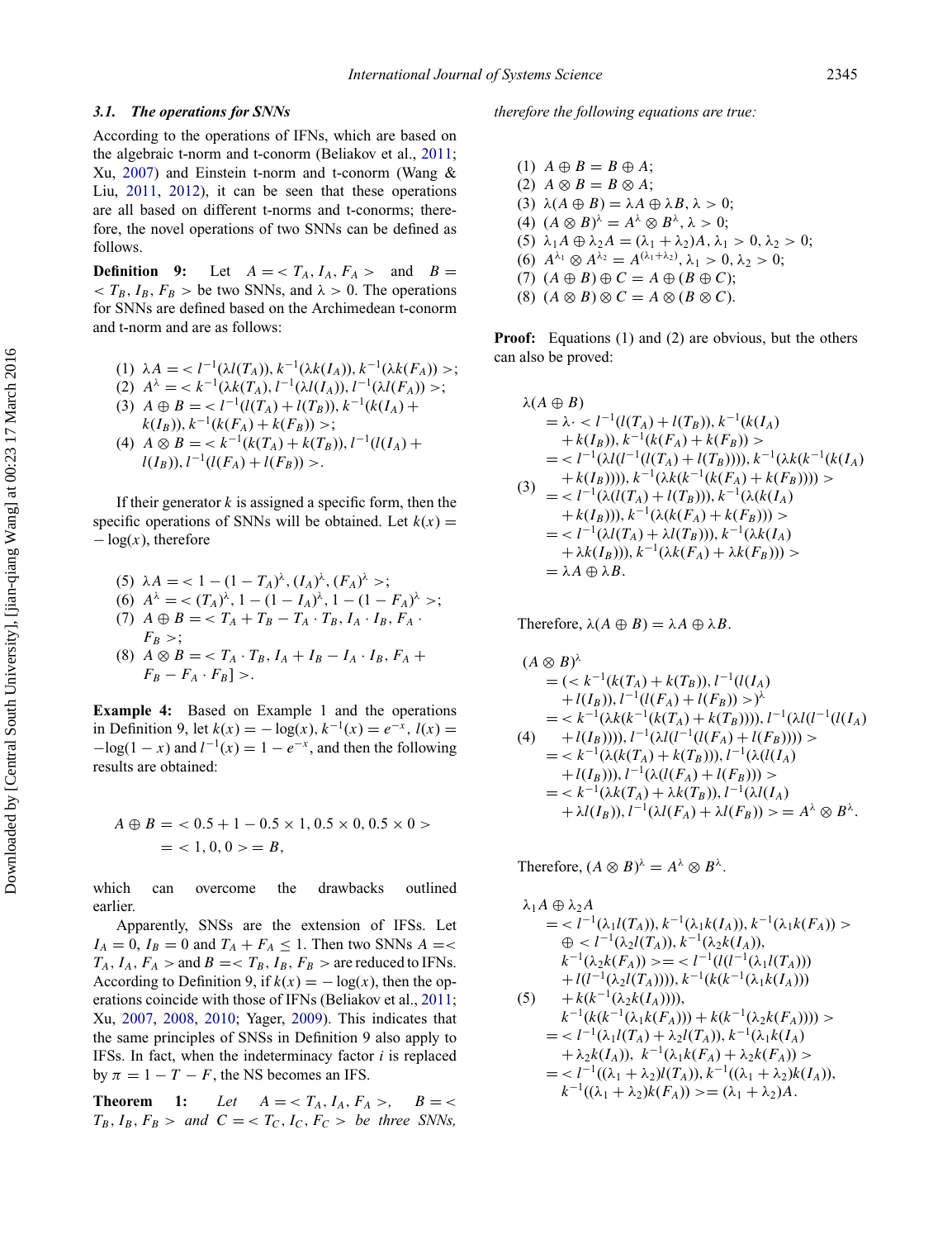Therefore,  $\lambda_1 A \oplus \lambda_2 A = (\lambda_1 + \lambda_2)A$ .

$$
A^{\lambda_1} \otimes A^{\lambda_2}
$$
  
=  $\langle k^{-1}(\lambda_1 k(T_A), l^{-1}(\lambda_1 l(I_A)), l^{-1}(\lambda_1 l(F_A)) \rangle$   
 $\otimes \langle k^{-1}(\lambda_2 k(T_A), l^{-1}(\lambda_2 l(I_A)), l^{-1}(\lambda_2 l(F_A)) \rangle$   
=  $\langle k^{-1}(k(k^{-1}(\lambda_1 k(T_A)))) + k(k^{-1}(\lambda_2 k(T_A))),$   
 $l^{-1}(l(l^{-1}(\lambda_1 l(I_A)))) + l(l^{-1}(\lambda_2 l(I_A))),$   
 $\langle 6 \rangle$   $l^{-1}(l(l^{-1}(\lambda_1 l(F_A))) + l(l^{-1}(\lambda_2 l(F_A))) \rangle$   
=  $\langle k^{-1}(\lambda_1 k(T_A) + \lambda_2 k(T_A)), l^{-1}(\lambda_1 l(I_A) + \lambda_2 l(I_A)), l^{-1}(\lambda_1 l(I_A) + \lambda_2 l(I_A)), l^{-1}(\lambda_1 l(F_A) + \lambda_2 l(F_A)) \rangle$   
=  $\langle k^{-1}((\lambda_1 + \lambda_2) k(T_A)), l^{-1}((\lambda_1 + \lambda_2) l(I_A)),$   
 $l^{-1}((\lambda_1 + \lambda_2) l(F_A)) \rangle = A^{\lambda_1 + \lambda_2}.$ 

Therefore,  $A^{\lambda_1} \otimes A^{\lambda_2} = A^{(\lambda_1 + \lambda_2)}$ .

$$
(A \oplus B) \oplus C
$$
  
=  $\langle l^{-1}(l(T_A)+l(T_B)), k^{-1}(k(I_A) + k(F_B)) \rangle$   
+  $k(I_B), k^{-1}(k(F_A) + k(F_B)) \rangle$   
 $\oplus \langle T_C, I_C, F_C \rangle$   
=  $\langle l^{-1}(l(l^{-1}(l(T_A) + l(T_B))) + l(T_C)), k^{-1}(k(k^{-1}(k(I_A) + k(I_B))) + k(I_C)),$   
 $k^{-1}(k(k^{-1}(k(F_A) + k(F_B))) + k(F_C)) \rangle = \langle l^{-1}(l(T_A) + l(T_B) + l(T_C)), k^{-1}(k(I_A) + k(I_B) + k(I_C)), k^{-1}(k(F_A) + k(F_B) + k(F_C)) \rangle$ 

and

$$
A \oplus (B \oplus C)
$$
  
=  $\langle T_A, I_A, F_A \rangle \oplus \langle I^{-1}(l(T_B) + l(T_C)),$   
 $k^{-1}(k(I_B) + k(I_C)), k^{-1}(k(F_B) + k(F_C)) \rangle$   
=  $l^{-1}(l(T_A) + l(l^{-1}(l(T_B) + l(T_C))))$ ,  
 $k^{-1}(k(I_A) + k(k^{-1}(k(I_B) + k(I_C)))) \rangle, k^{-1}(k(F_A)$   
+  $k(k^{-1}(k(F_B) + k(F_C)))) \rangle$   
=  $\langle l^{-1}(l(T_A) + l(T_B) + l(T_C)), k^{-1}(k(I_A)$   
+  $k(I_B) + k(I_C)), k^{-1}(k(F_A)$   
+  $k(F_B) + k(F_C)) \rangle$ .

Therefore,  $(A \oplus B) \oplus C = A \oplus (B \oplus C)$ .

$$
(A \otimes B) \otimes C
$$
  
=  $< k^{-1}(k(T_A) + k(T_B)), l^{-1}(l(I_A) + l(I_B)),$   

$$
l^{-1}(l(F_A) + l(F_B)) > \otimes < T_C, I_C, F_C >
$$
  

$$
=  $k^{-1}(k(k^{-1}(k(T_A) + k(T_B))) + k(T_C)))$ ,  

$$
l^{-1}(l(l^{-1}(l(I_A) + l(I_B))) + l(I_C)))
$$
,  

$$
l^{-1}(l(l^{-1}(l(I_A) + l(I_B))) + l(I_C))) >
$$
  

$$
=  $k^{-1}(k(T_A) + k(T_B) + k(T_C)), l^{-1}(l(I_A) + l(I_B) + l(I_C)) >$
$$
$$

and

$$
A \otimes (B \otimes C)
$$
  
=  $\langle T_A, I_A, F_A > \otimes \langle k^{-1}(k(T_B) + k(T_C)),$   
 $l^{-1}(l(I_B) + l(I_C)), l^{-1}(l(F_B) + l(F_C)) >$ 

$$
= k^{-1} (k(T_A) + k(k^{-1}(k(T_B) + k(T_C)))) , l^{-1} (l(I_A) + l(l^{-1}(l(I_B) + l(I_C)))) , l^{-1} (l(F_A) + l(l^{-1}(l(F_B) + l(F_C)))) >
$$
  

$$
= \langle k^{-1}(k(T_A) + k(T_B) + k(T_C)) , l^{-1}(l(I_A) + l(I_B) + l(I_C)) , l^{-1}(l(I_A) + l(I_B) + l(I_C)) > .
$$

Therefore,  $(A \otimes B) \otimes C = A \otimes (B \otimes C)$ . The proof is therefore complete.

## *3.2. The comparison method of SNNs*

Based on the score function and accuracy function of IFNs (Xu, [2007,](#page-16-25) [2008,](#page-16-26) [2010;](#page-16-27) Yager, [2009\)](#page-16-28), the score function, accuracy function and certainty function of an SNN are defined as follows.

**Definition 10:** Let  $A = \langle T_A, I_A, F_A \rangle$  be an SNN, and then the score function  $s(A)$ , accuracy function  $a(A)$  and certainty function  $c(A)$  of an SNN are defined as follows:

(1) 
$$
s(A) = (T_A + 1 - I_A + 1 - F_A)/3;
$$
  
(2)  $a(A) = T_A - F_A;$   
(3)  $c(A) = T_A.$ 

The score function is an important index in ranking SNNs. For an SNN *A*, the bigger the truth-membership *TA* is, the greater the SNN will be; furthermore, the smaller the indeterminacy-membership  $I_A$  is, the greater the SNN will be; similarly, the smaller the false-membership  $F_A$  is, the greater the SNN will be. For the accuracy function, the bigger the difference between truth and falsity, the more affirmative the statement is. As for the certainty function, the certainty of any SNN positively depends on the value of truth-membership  $T_A$ .

On the basis of Definition 10, the method for comparing SNNs can be defined as follows.

**Definition 11:** Let *A* and *B* be two SNNs. The comparison method can be defined as follows:

- (1) if  $s(A) > s(B)$ , then *A* is greater than *B*, that is, *A* is superior to *B*, denoted by  $A > B$ ;
- (2) if  $s(A) = s(B)$  and  $a(A) > a(B)$ , then *A* is greater than  $B$ , that is,  $A$  is superior to  $B$ , denoted by  $A \succ B$ ;
- (3) if  $s(A) = s(B)$ ,  $a(A) = a(B)$  and  $c(A) > c(B)$ , then *A* is greater than *B*, that is, *A* is superior to *B*, denoted by  $A \succ B$ ;
- (4) if  $s(A) = s(B)$ ,  $a(A) = a(B)$  and  $c(A) = c(B)$ , then  $A$  is equal to  $B$ , that is,  $A$  is indifferent to *B*, denoted by  $A \sim B$ .

**Example 5:** Based on Example 2 and Definition 10,  $s(A_1) = \frac{0.8 + 1 - 0 + 1 - 0}{3} = \frac{2.8}{3}$  and  $s(A_2) = \frac{0.7 + 1 - 0 + 1 - 0}{3} = \frac{2.7}{3}$ can be obtained. According to Definition 11,  $s(A_1)$  $s(A_2)$ ; therefore,  $A_1 \succ A_2$ , i.e.,  $A_1$  is superior  $A_2$ , which avoids the drawbacks discussed in Example 2.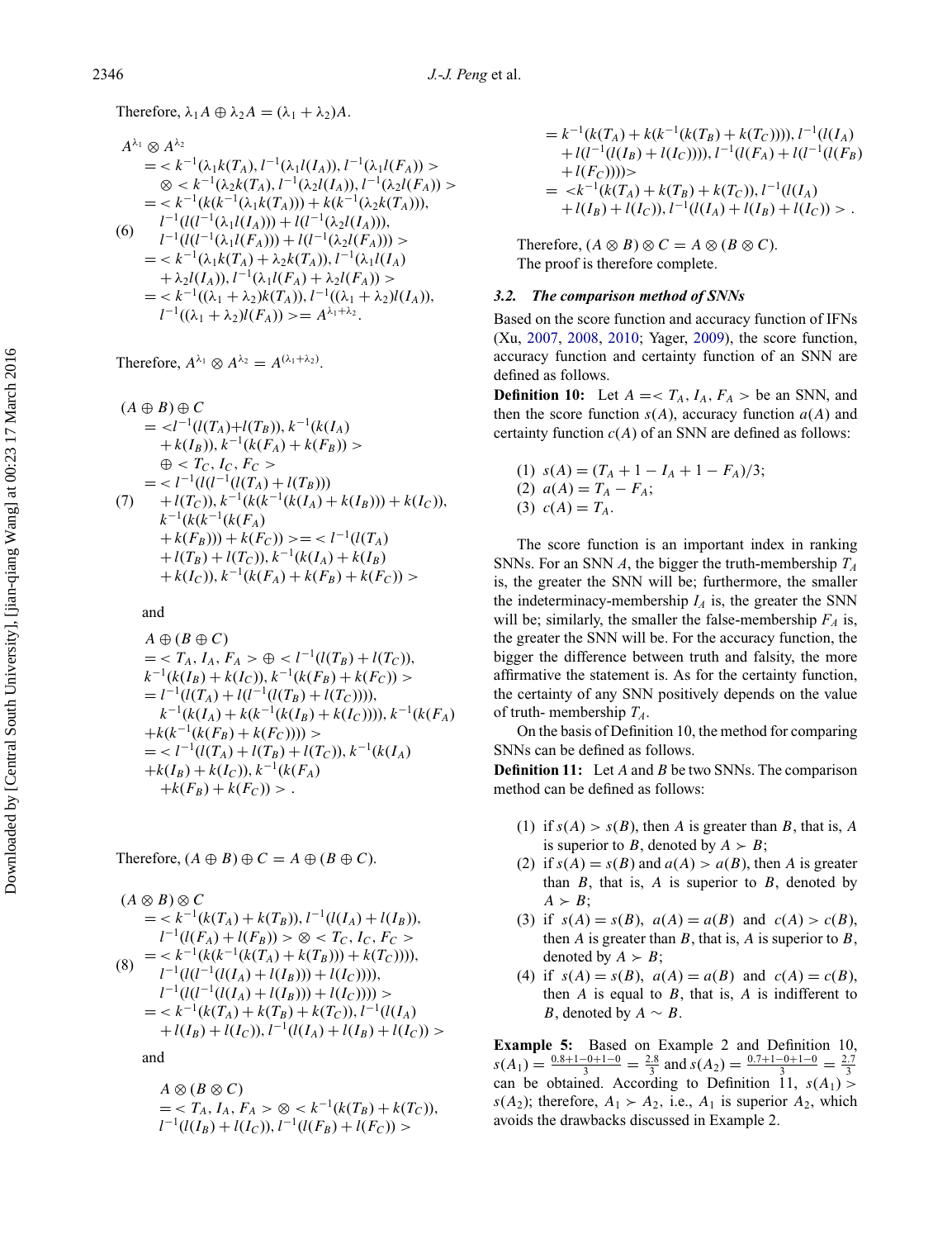**Example 6:** Based on Example 3 and Definition 10,  $s(A_1) < s(A_2)$ , then  $A_2 > A_1$ , i.e.,  $A_2$  is superior to *A*1, which also avoids the shortcomings discussed in Example 3.

## **4. The aggregation operators of SNNs and their applications to MCGDM problems**

In this section, by applying the SNNs' operations, the aggregation operators of SNNs are presented and a method for MCGDM problems that utilises the proposed aggregation operators is proposed.

## *4.1. The aggregation operators of SNNs*

**Definition** 12: Let  $A_j = \langle T_{A_j}, I_{A_j}, F_{A_j} \rangle$  (*j* = 1*,* 2,...,n) be a collection of SNNs, SNNWA : SNN<sup>n</sup>  $\rightarrow$ SNN,

$$
SNNWA_w(A_1, A_2, ..., A_n) = \sum_{j=1}^{n} w_j A_j,
$$
 (1)

the SNNWA operator is called the simplified neutrosophic number weighted averaging operator of dimension *n*, where  $w = (w_1, w_2, \ldots, w_n)$  is the weight vector of  $A_j$  (*j* = 1, 2, ..., *n*), with  $w_j \ge 0$  (*j* = 1, 2, ..., *n*) and  $\sum_{j=1}^{n} w_j = 1.$ 

**Theorem 2:** *Let*  $A_j = \langle T_{A_j}, I_{A_j}, F_{A_j} \rangle$  (*j* = 1*,* 2,...,n) *be a collection of SNNs, and*  $w =$  $(w_1, w_2, \ldots, w_n)$  *be the weight vector of*  $A_j$  $(j = 1, 2, ..., n)$ , with  $w_j \ge 0$   $(j = 1, 2, ..., n)$  *and*  $\sum_{j=1}^{n} w_j = 1$ *. Then their aggregated result using the SNNWA operator is also an SNN, and*

$$
\text{SNNWA}_{w}(A_{1}, A_{2}, \dots, A_{n}) = \left\langle l^{-1} \left( \sum_{j=1}^{n} w_{j} l(T_{A_{j}}) \right), \right. \\ k^{-1} \left( \sum_{j=1}^{n} w_{j} k(I_{A_{j}}) \right), k^{-1} \left( \sum_{j=1}^{n} w_{j} k(F_{A_{j}}) \right) \right\rangle, \tag{2}
$$

*where k is the additive generator of the Archimedean t-norm that is used in the operations of SNNs and*  $l(x) = k(1 - x)$ .

 $If k(x) = -\log(x)$ *, then*  $l(x) = -\log(1-x)$ ,  $k^{-1}(x) =$  $e^{-x}$  *and*  $l^{-1}(x) = 1 - e^{-x}$ . *Thus, the aggregated result using the SNNWA operator in Theorem 2 can be represented by*

$$
\text{SNNWA}_{w}(A_1, A_2, \dots, A_n) = \left\langle 1 - \prod_{j=1}^n (1 - T_{A_j})^{w_j}, \prod_{j=1}^n I_{A_j}^{w_j}, \prod_{j=1}^n F_{A_j}^{w_j} \right\rangle. \tag{3}
$$

*If*  $k(x) = \log(\frac{2-x}{x})$ , then Theorem 2 can be represented by

$$
SNNWA_w(A_1, A_2, ..., A_n)
$$
\n
$$
= \left\langle \frac{\prod_{j=1}^n (1 + T_{A_j})^{w_j} - \prod_{j=1}^n (1 - T_{A_j})^{w_j}}{\prod_{j=1}^n (1 + T_{A_j})^{w_j} + \prod_{j=1}^n (1 - T_{A_j})^{w_j}}, \times \frac{2 \prod_{j=1}^n I_{A_j}^{w_j}}{\prod_{j=1}^n (2 - I_{A_j})^{w_j} + \prod_{j=1}^n I_{A_j}^{w_j}} \times \frac{2 \prod_{i=1}^n F_{A_j}^{w_j}}{\prod_{j=1}^n (2 - F_{A_j})^{w_j} + \prod_{j=1}^n F_{A_j}^{w_j}} \right\rangle.
$$
\n(4)

**Proof:** By using the mathematical induction on *n*:

## (1) let  $n = 2$ , since

$$
w_1A_1 \oplus w_2A_2
$$
  
=  $\langle l^{-1}(w_1l(T_{A_1})), k^{-1}(w_1k(I_{A_1})), k^{-1}(w_1k(F_{A_1})) \rangle$   
 $\oplus \langle l^{-1}(w_2l(T_{A_2})), k^{-1}(w_2k(I_{A_2})), k^{-1}(w_2k(F_{A_2})) \rangle$   
=  $\langle l^{-1}(l(l^{-1}(w_1l(T_{A_1}))+l(l^{-1}(w_2l(T_{A_2}))),$   
 $k^{-1}(k(k^{-1}(w_1k(I_{A_1}))+k(k^{-1}(w_2k(I_{A_2}))),$   
 $k^{-1}(k(k^{-1}(w_1k(F_{A_1}))+k(k^{-1}(w_2k(F_{A_2})))$   
=  $\langle l^{-1}(w_1l(T_{A_1})+w_2l(T_{A_2})), k^{-1}(w_1k(I_{A_1})$   
+ $w_2k(I_{A_2})), k^{-1}(w_1k(F_{A_1})+w_2k(F_{A_2})) \rangle$ ,

then

$$
SNNWA_w(A_1, A_2) = w_1A_1 \oplus w_2A_2
$$
  
=  $l^{-1}(w_1l(T_{A_1}) + w_2l(T_{A_2})), k^{-1}(w_1k(I_{A_1}) + w_2k(I_{A_2})), k^{-1}(w_1k(F_{A_1}) + w_2k(F_{A_2})) >$ 

(1) if Equation (3) holds for  $n = k$ , then

$$
SNNWA_w(A_1, A_2, ..., A_k)=w_1A_1 \oplus w_2A_2 \oplus \cdots \oplus w_kA_k
$$
  
=  $\left\langle l^{-1}\left(\sum_{j=1}^k w_j l(T_{A_j})\right), k^{-1}\left(\sum_{j=1}^k w_j k(I_{A_j})\right), k^{-1}\left(\sum_{j=1}^k w_j k(F_{A_j})\right)\right\rangle.$ 

If  $n = k + 1$ , by operations (1) and (3) in Definition 8  $SNNWA_w(A_1, A_2, \ldots, A_k, A_{k+1})$ 

$$
= (w_1 A_1 \oplus w_2 A_2 \oplus \cdots \oplus w_k A_k) \oplus w_{k+1} A_{k+1}
$$
  
\n
$$
= \left\langle l^{-1} \left( \sum_{i=1}^k w_i l(T_{A_i}) \right), k^{-1} \left( \sum_{i=1}^k w_i k(I_{A_i}) \right), k^{-1} \left( \sum_{i=1}^k w_i k(I_{A_i}) \right) \right\rangle
$$
  
\n
$$
\oplus \left\langle l^{-1} (w_{k+1} l(T_{A_{k+1}})), k^{-1} (w_{k+1} k(I_{A_{k+1}})),
$$
  
\n
$$
k^{-1} (w_{k+1} k(F_{A_{k+1}})) \right\rangle
$$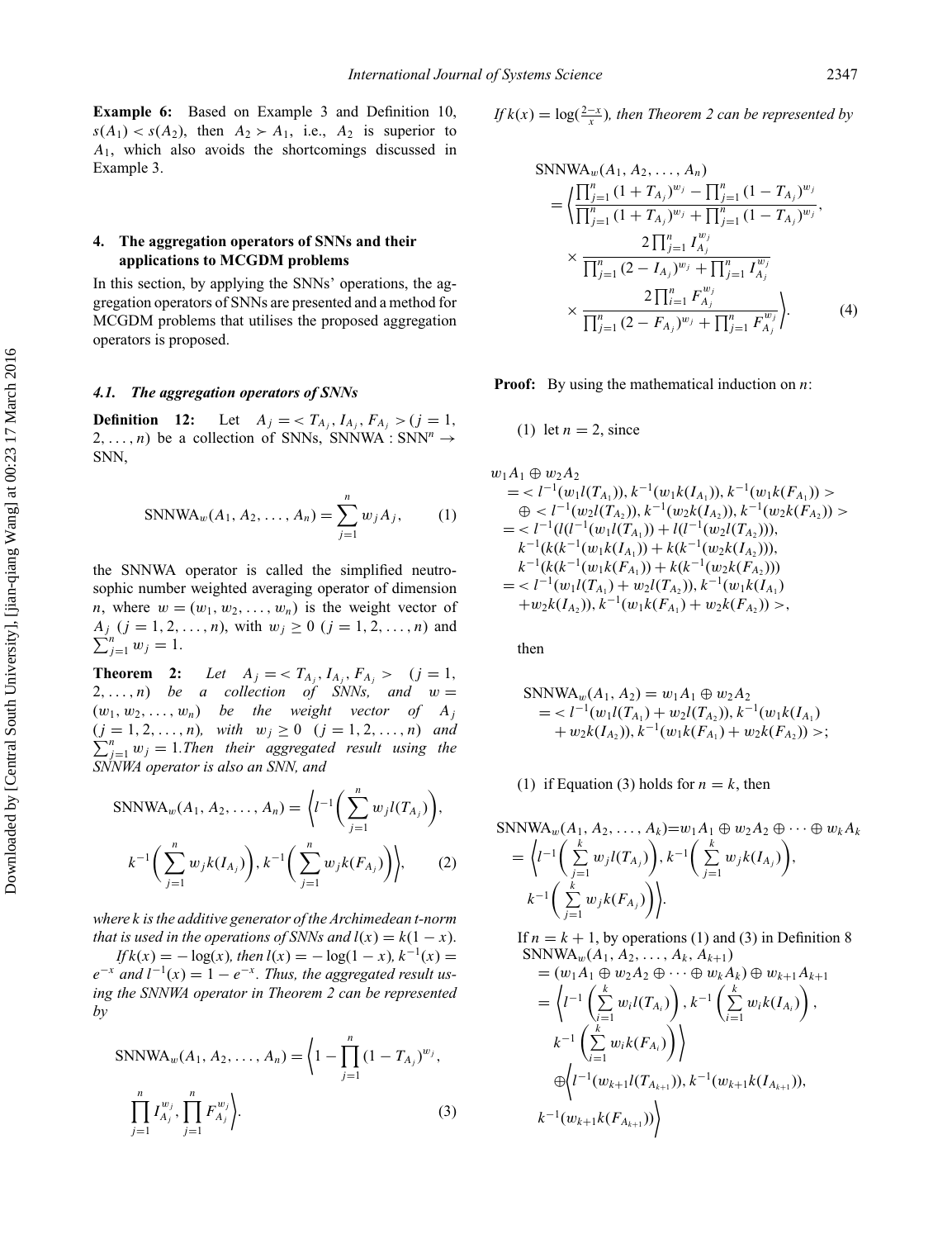$$
= \left\langle l^{-1} \left( l \left( l^{-1} \left( \sum_{j=1}^{k} w_j l(T_{A_j}) \right) + l(l^{-1}(w_{k+1}l(T_{A_{k+1}}))) \right) \right) \right\rangle,
$$
  
\n
$$
k^{-1} \left( k \left( k^{-1} \left( \sum_{j=1}^{k} w_j k(I_{A_j}) \right) + k(k^{-1}(w_{k+1}k(I_{A_{k+1}}))) \right) \right),
$$
  
\n
$$
k^{-1} \left( k \left( k^{-1} \left( \sum_{j=1}^{k} w_j k(F_{A_j}) \right) \right) + k(k^{-1}(w_{k+1}k(F_{A_{k+1}}))) \right) \right\rangle
$$
  
\n
$$
= \left\langle l^{-1} \left( \sum_{j=1}^{k+1} w_j l(T_{A_j}) \right), k^{-1} \left( \sum_{j=1}^{k+1} w_j k(I_{A_j}) \right),
$$
  
\n
$$
k^{-1} \left( \sum_{j=1}^{k+1} w_j k(F_{A_j}) \right) \right\rangle,
$$

i.e., Equation (2) holds for  $n = k + 1$ . Thus, Equation (2) holds for all *n*. Then

$$
\text{SNNWA}_{w}(A_{1}, A_{2}, \dots, A_{n}) = \left\langle l^{-1} \left( \sum_{j=1}^{n} w_{j} l(T_{A_{j}}) \right), \right. \\ k^{-1} \left( \sum_{j=1}^{n} w_{j} k(I_{A_{j}}) \right), k^{-1} \left( \sum_{j=1}^{n} w_{j} k(F_{A_{j}}) \right) \right\rangle.
$$

The proof is therefore complete.

It is clear that the SNNWA operator has the following properties.

**Property** 1: Let  $A_j = \langle T_{A_j}, I_{A_j}, F_{A_j} \rangle$  (*j* = 1*,*  $2, \ldots, n$ ) be a collection of SNNs.

- (1) Idempotency: if all  $A_j$  ( $j = 1, 2, ..., n$ ) are equal, i.e.,  $A_j = A$ , for all  $j \in \{1, 2, ..., n\}$ , then SNNWA<sub>*w*</sub>( $A_1, A_2, ..., A_n$ ) =  $A$ .
- (2) Boundedness: assume  $A^- = \sum_{j} \min_{j} T_{A_j}$ ,  $\max_{j} I_{A_j}$ ,  $\max_{j} F_{A_j} > \text{ and } A^+ = \text{ } < \max_{j} T_{A_j}, \min_{j} I_{A_j},$  $\min_{j} F_{A_j} >$  for all  $j \in \{1, 2, ..., n\}$ , and then  $A^{-} \subseteq \text{SNNWA}_{w}(A_1, A_2, \ldots, A_n) \subseteq A^{+}.$
- (3) Monotonity: assume  $A_j^* = \langle T_{A_j^*}, I_{A_j^*}, F_{A_j^*} \rangle$ and  $A_j \subseteq A_j^*$ for any  $j \in \{1, 2, ..., n\}$ , and then  $SNNWA_w(A_1, A_2, ..., A_n)$ ⊆ SNNWA<sub>*w*</sub>( $A_1^*$ ,  $A_2^*$ , ...,  $A_n^*$ ).

**Proof:** Let  $A_j = \langle T_{A_j}, I_{A_j}, F_{A_j} \rangle$  ( $j = 1, 2, ..., n$ ) be a collection of SNNs,  $w = (w_1, w_2, \ldots, w_n)$  be the weight vector of  $A_j$  ( $j = 1, 2, ..., n$ ), with  $w_j \ge 0$  ( $j =$  $1, 2, ..., n$ ) and  $\sum_{j=1}^{n} w_j = 1$ .

(1) Since  $A_1 = A_2 = \cdots = A_n = A = \langle T_A, I_A, \rangle$  $F_A >$  and  $\sum_{j=1}^{n} w_j = 1$ ,

 $SNNWA_w(A_1, A_2, ..., A_n)$ 

$$
= \left\langle l^{-1} \left( \sum_{j=1}^{n} w_j l(T_A) \right), \right. \left. k^{-1} \left( \sum_{j=1}^{n} w_j k(I_A) \right), k^{-1} \left( \sum_{j=1}^{n} w_j k(F_A) \right) \right\rangle
$$
  
\n
$$
= \left\langle l^{-1} \left( \sum_{j=1}^{n} w_j l(T_A) \right), k^{-1} \left( \sum_{j=1}^{n} w_j k(I_A) \right), \right. \left. k^{-1} \left( \sum_{j=1}^{n} w_j k(F_A) \right) \right\rangle
$$
  
\n
$$
= < l^{-1} (l(T_A)), k^{-1} (k(I_A)), k^{-1} (k(F_A)) >
$$

$$
= \langle T_A, I_A, F_A \rangle.
$$

(2) For any  $A_j = \langle T_{A_j}, I_{A_j}, F_{A_j} \rangle$  (1  $\leq$ *j* ≤ *n*), it is clear that *A*<sup>−</sup> = <  $\min_j T_{A_j}$ ,  $\max_j I_{A_j}$ ,  $\max_j F_{A_j}$  > and  $A^+$  =  $\langle$  max<sub>*j*</sub>  $T_{A_i}$ , min<sub>*j*</sub>  $I_{A_i}$ , min<sub>*j*</sub>  $F_{A_i}$  > are two SNNs. For any *j*,  $\min_j T_{A_j} \leq T_{A_j} \leq \max_j T_{A_j}$ ,  $\min_j I_{A_j} \leq I_{A_j} \leq \max_j I_{A_j}$  and  $\min_j F_{A_j} \leq$  $F_{A_j} \le \max_j F_{A_j}$ . Since  $\sum_{j=1}^n w_j = 1$ ,  $l(x) = k(1 - x)$ , and  $l(x)$  is a strictly increasing function, then

$$
\max_{j} T_{A_{j}} = l^{-1} \left( \sum_{j=1}^{n} w_{j} l(\max_{j} T_{A_{j}}) \right)
$$
  
\n
$$
\leq l^{-1} \left( \sum_{j=1}^{n} w_{j} l(T_{A_{j}}) \right) \leq l^{-1} \left( \sum_{j=1}^{n} w_{j} l(\min_{j} T_{A_{j}}) \right)
$$
  
\n
$$
= \min_{j} T_{A_{j}};
$$

$$
\min_{j} I_{A_j} = k^{-1} \left( \sum_{j=1}^{n} w_j k(\min_{j} I_{A_j}) \right)
$$
  
\n
$$
\leq k^{-1} \left( \sum_{j=1}^{n} w_j k(I_{A_j}) \right) \leq k^{-1} \left( \sum_{j=1}^{n} w_j k(\max_{j} I_{A_j}) \right)
$$
  
\n
$$
= \max_{i} I_{A_j};
$$

$$
\min_{j} F_{A_j} = k^{-1} \left( \sum_{j=1}^{n} w_j k(\min_{j} F_{A_j}) \right)
$$
  
\n
$$
\leq k^{-1} \left( \sum_{j=1}^{n} w_j k(F_{A_j}) \right) \leq k^{-1} \left( \sum_{j=1}^{n} w_j k(\max_{j} F_{A_j}) \right)
$$
  
\n
$$
= \max_{j} F_{A_j}.
$$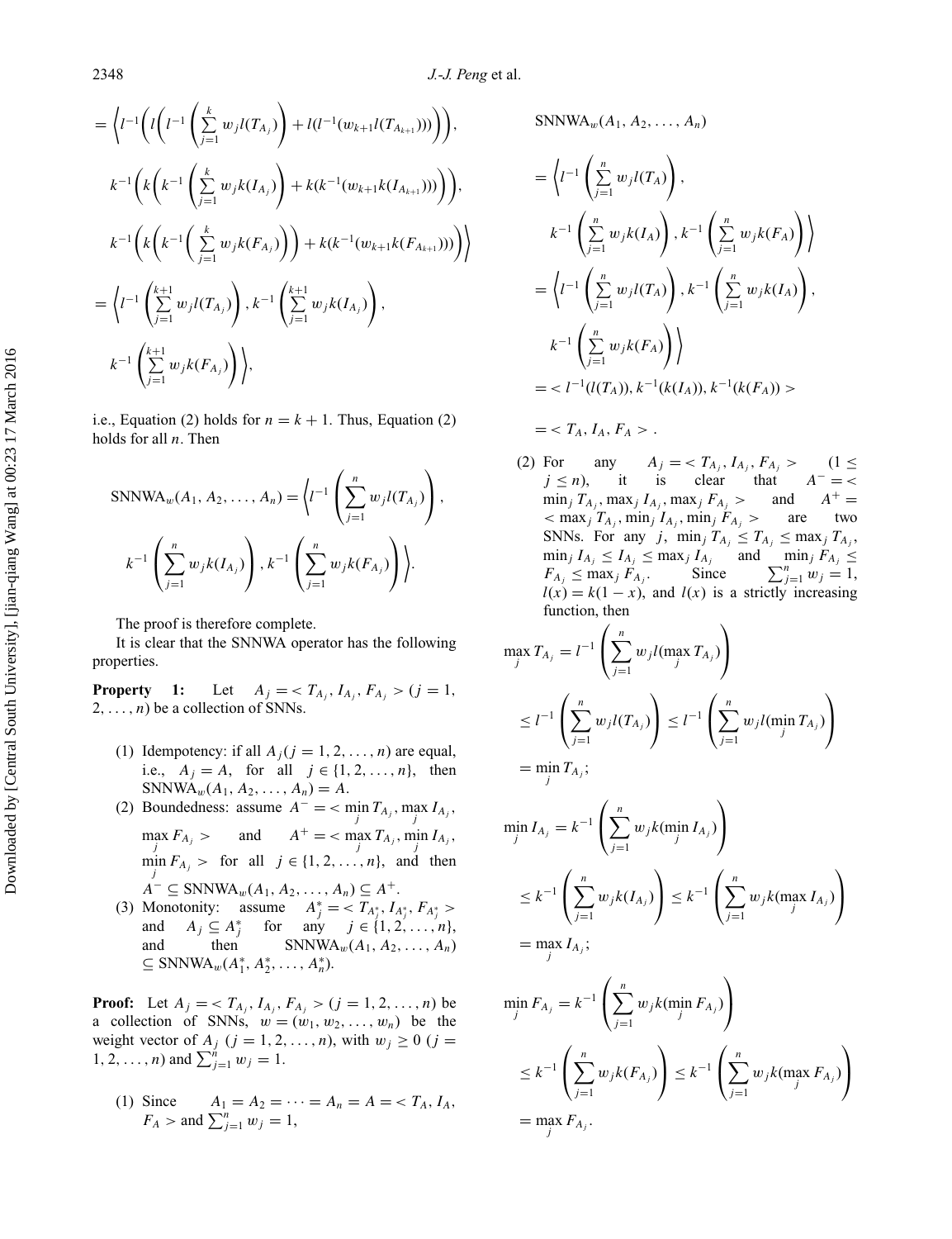Based on Definition 7, *A*<sup>−</sup> ⊆  $SNNWA_w(A_1, A_2, ..., A_n) \subseteq A^+$ .

(3) For  $A_j = \langle T_{A_j}, I_{A_j}, F_{A_j} \rangle$  and  $A_j^* = \langle$  $T_{A_i^*}, I_{A_i^*}, F_{A_i^*} >$ . Since  $A_j \subseteq A_i^*$ , therefore  $T_{A_j} \leq T_{A_j^*}, \quad I_{A_j} \geq I_{A_j^*}$  and  $F_{A_j} \geq F_{A_j^*}.$  Because  $l(x) = k(1 - x)$ , and  $l(x)$  is a strictly increasing function, therefore  $l^{-1}(\sum_{j=1}^n w_j l(T_{A_j})) \leq$ *l*<sup>-1</sup>( $\sum_{j=1}^n w_j l(T_{A_j^*})$ ),  $k^{-1}(\sum_{j=1}^n w_j k(I_{A_j}))$  ≥  $k^{-1}(\sum_{j=1}^{n} w_j k(I_{A_j^*}))$  and  $k^{-1}(\sum_{j=1}^{n} w_j k(I_{A_j}))$  $\geq k^{-1}(\sum_{j=1}^{n} w_j k(F_{A_j^*}))$ . According to Definition  $7,$  SNNWA<sub>*w*</sub>(*A*<sub>1</sub>*, A*<sub>2</sub>*,...,A<sub>n</sub>*)⊆ SNNWA<sub>*w*</sub>( $A_1^*, A_2^*, \ldots, A_n^*$ ).

The proof is therefore complete.  $\Box$ 

**Definition 13:** Let  $A_j = \langle T_{A_j}, I_{A_j}, F_{A_j} \rangle$  (*j* = 1, 2, ..., *n*) be a collection of SNNs, SNNWG : SNN<sup>n</sup>  $\rightarrow$ SNN,

$$
SNNWG_w(A_1, A_2, ..., A_n) = \prod_{j=1}^{n} A_j^{w_j},
$$
 (5)

and thus the SNNWG operator is called a simplified neutrosophic number weighted geometric operator of dimension *n*, where  $w = (w_1, w_2, \ldots, w_n)$  is the weight vector of  $A_j$  ( $j = 1, 2, ..., n$ ), with  $w_j \ge 0$  ( $j = 1, 2, ..., n$ ) and  $\sum_{j=1}^{n} w_j = 1.$ 

**Theorem 3:** *Let*  $A_j = \langle T_{A_j}, I_{A_j}, F_{A_j} \rangle$  (*j* = 1, 2, ..., *n*) *be a collection of SNNs, and*  $w =$  $(w_1, w_2, \ldots, w_n)$  *be the vector of*  $A_j$  ( $j = 1, 2, \ldots, n$ )*, with*  $w_j \in [0, 1]$  *and*  $\sum_{j=1}^n w_j = 1$ *. Then their aggregated result using the SNNWG operator is also an SNN, and*

$$
SNNWG_w(A_1, A_2, ..., A_n) = \left\{ k^{-1} \left( \sum_{j=1}^n w_j k(T_{A_j}) \right), l^{-1} \left( \sum_{j=1}^n w_j l(T_{A_j}) \right), l^{-1} \left( \sum_{j=1}^n w_j l(F_{A_j}) \right) \right\}.
$$
 (6)

Let  $k(x) = -\log(x)$ , and then Theorem 3 can be represented by

$$
\text{SNNWG}_{w}(A_1, A_2, \dots, A_n) = \left\langle \prod_{j=1}^n T_{A_j}^{w_j}, \right\rangle
$$
  

$$
1 - \prod_{j=1}^n (1 - I_{A_j})^{w_j}, 1 - \prod_{j=1}^n (1 - F_{A_j})^{w_j} \left\rangle. \tag{7}
$$

Let  $k(x) = \log(\frac{2-x}{x})$ , and Theorem 3 can be denoted by

$$
\begin{split} \text{SNNWG}_{w}(A_{1}, A_{2}, \dots, A_{n}) \\ &= \left\langle \frac{2\prod_{j=1}^{n} T_{A_{j}}^{w_{j}}}{\prod_{j=1}^{n} (2 - T_{A_{j}})^{w_{j}} + \prod_{j=1}^{n} T_{A_{j}}^{w_{j}}}, \right. \\ &\times \frac{\prod_{j=1}^{n} (1 + I_{A_{j}})^{w_{j}} - \prod_{j=1}^{n} (1 - I_{A_{j}})^{w_{j}}}{\prod_{j=1}^{n} (1 + I_{A_{j}})^{w_{j}} + \prod_{j=1}^{n} (1 - I_{A_{j}})^{w_{j}}}, \\ &\times \frac{\prod_{j=1}^{n} (1 + F_{A_{j}})^{w_{j}} - \prod_{j=1}^{n} (1 - F_{A_{j}})^{w_{j}}}{\prod_{j=1}^{n} (1 + F_{A_{j}})^{w_{j}} + \prod_{j=1}^{n} (1 - F_{A_{j}})^{w_{j}}} \right). \end{split} \tag{8}
$$

**Proof:** Theorem 3 can be proved by the mathematical induction method, and the process is omitted here.  $\Box$ 

**Property** 2: Let  $A_j = \langle T_{A_i}, I_{A_j}, F_{A_j} \rangle$  (*j* =  $1, 2, \ldots, n$  be a collection of SNNs.

- (1) Idempotency: if all  $A_i$  ( $j = 1, 2, ..., n$ ) are equal, i.e.,  $A_i = A$ , for all  $j \in \{1, 2, ..., n\}$ , then  $SNNWG_w(A_1, A_2, ..., A_n) = A.$
- (2) Boundedness: assume  $A^- = \sum_{j} \min_{j} T_{A_j}$ ,  $\max_{j} I_{A_j}$ ,  $\max_{j} F_{A_j} > \text{ and } A^+ = \text{ } < \max_{j} T_{A_j}, \min_{j} I_{A_j},$  $\min_{j} F_{A_j} > \text{for all } j \in \{1, 2, \ldots, n\}, \text{ and then}$  $A^- \subseteq \text{SNNWG}_w(A_1, A_2, \ldots, A_n) \subseteq A^+.$
- (3) Monotonity: assume  $A_j^* = \langle T_{A_j^*}, I_{A_j^*}, F_{A_j^*} \rangle$ and  $A_j \subseteq A_j^*$ *for* any  $j \in \{1, 2, ..., n\}$ , and then  $SNNWG_w(A_1, A_2, \ldots, A_n)$ ⊆ SNNWG<sub>*w*</sub>( $A_1^*, A_2^*, ..., A_n^*$ ).

**Proof:** The proof is similar to that for Property 1.  $\Box$ 

**Definition 14:** Let  $A_j = \langle T_{A_j}, I_{A_j}, F_{A_j} \rangle$  (*j* =  $1, 2, \ldots, n$  be a collection of SNNs, SNNOWA : SNN<sup>n</sup>  $\rightarrow$ SNN,

$$
\text{SNNOWA}_{\omega}(A_1, A_2, \dots, A_n) = \sum_{j=1}^n \omega_j A_{\sigma(j)},
$$
 (9)

and thus the SNNOWA operator is called the simplified neutrosophic number ordered weighted averaging operator of dimension *n*, where  $A_{\sigma(j)}$  is the *j*th largest value.  $\omega =$  $(\omega_1, \omega_2, \ldots, \omega_n)$  is the aggregation-associated vector such that  $\omega_j \ge 0$  ( $j = 1, 2, ..., n$ ) and  $\sum_{j=1}^{n} \omega_j = 1$ .

**Theorem 4:** Let  $A_j = \langle T_{A_j}, I_{A_j}, F_{A_j} \rangle$  (*j* = 1*,* 2*,...,n*) *be a collection of SNNs, and*  $\omega = (\omega_1, \omega_2, \ldots, \omega_n)$  *be the aggregation-associated vector such that*  $\omega_j \ge 0$  (*j* = 1, 2, ..., *n*) *and*  $\sum_{j=1}^n \omega_j = 1$ . *Their aggregated result using the SNNOWA operator is also an SNN, and*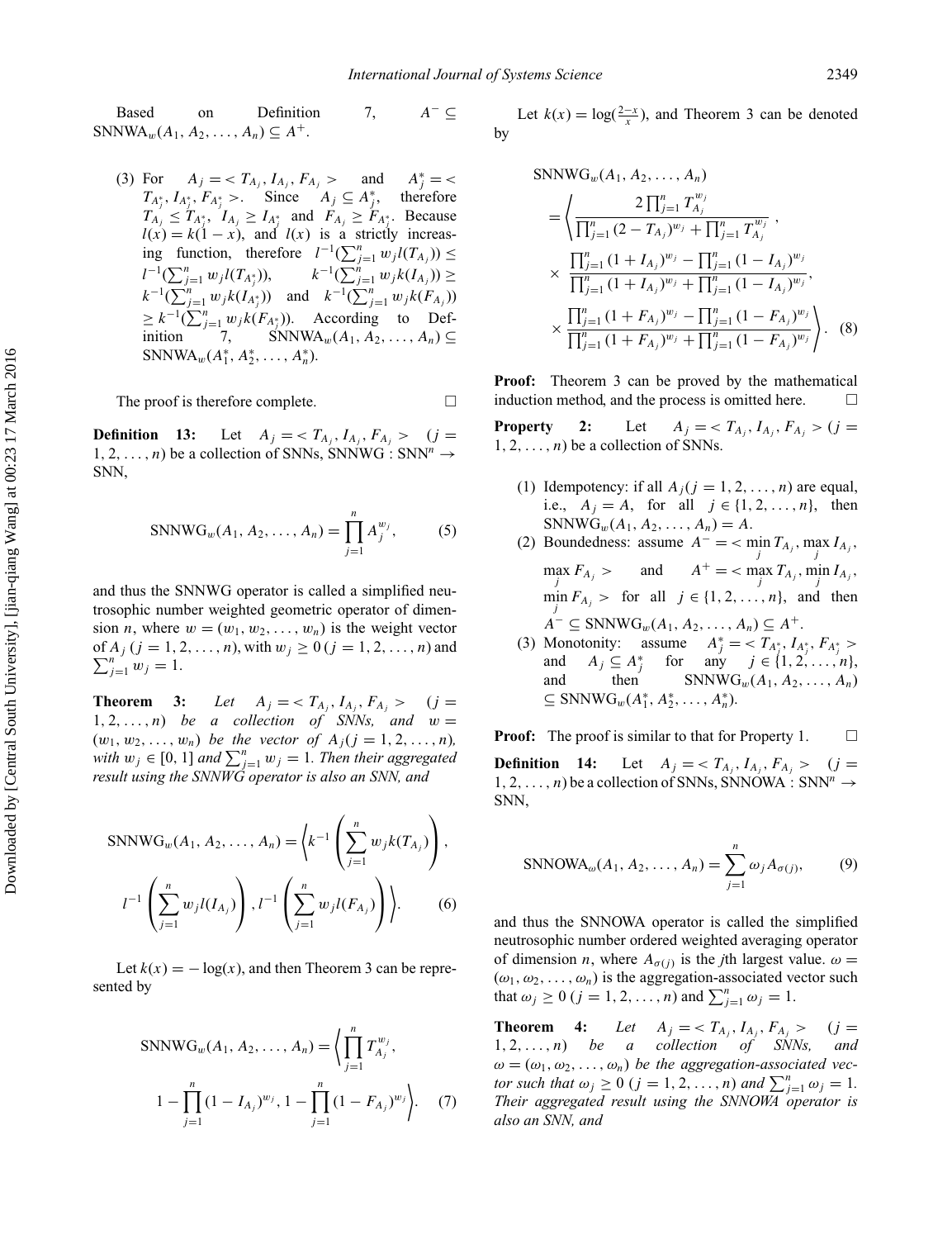$$
SNNOWA_{\omega}(A_1, A_2, ..., A_n)
$$
  
=  $\left\langle l^{-1} \left( \sum_{j=1}^n \omega_j l(T_{A_{\sigma(j)}}) \right), \right. \\$   

$$
k^{-1} \left( \sum_{j=1}^n \omega_j k(I_{A_{\sigma(j)}}) \right), k^{-1} \left( \sum_{j=1}^n \omega_j k(F_{A_{\sigma(j)}}) \right) \right\rangle.
$$
 (10)

Let  $k(x) = -\log(x)$ , and then Theorem 4 can be represented by

$$
SNNOWA_{\omega}(A_1, A_2, ..., A_n)
$$
  
=  $\left\langle 1 - \prod_{j=1}^n (1 - T_{A_{\sigma(j)}})^{\omega_j}, \prod_{j=1}^n I_{A_{\sigma(j)}}^{\omega_j}, \prod_{j=1}^n F_{A_{\sigma(j)}}^{\omega_j} \right\rangle$ . (11)

If  $k(x) = \log(\frac{2-x}{x})$ , then Theorem 4 can be represented by

$$
SNNOWA_{\omega}(A_1, A_2, ..., A_n)
$$
\n
$$
= \left\langle \frac{\prod_{j=1}^n (1 + T_{A_{\sigma(j)}})^{\omega_j} - \prod_{j=1}^n (1 - T_{A_{\sigma(j)}})^{\omega_j}}{\prod_{j=1}^n (1 + T_{A_{\sigma(j)}})^{\omega_j} + \prod_{j=1}^n (1 - T_{A_{\sigma(j)}})^{\omega_j}}, \times \frac{2 \prod_{j=1}^n I_{A_{\sigma(j)}}^{\omega_j}}{\prod_{j=1}^n (2 - I_{A_{\sigma(j)}})^{\omega_j} + \prod_{j=1}^n I_{A_{\sigma(j)}}^{\omega_j}} \times \frac{2 \prod_{j=1}^n F_{A_{\sigma(j)}}^{\omega_j}}{\prod_{j=1}^n (2 - F_{A_{\sigma(j)}})^{\omega_j} + \prod_{j=1}^n F_{A_{\sigma(j)}}^{\omega_j}} \right\rangle, \qquad (12)
$$

where  $A_{\sigma(i)}$  is the *j*th largest value according to the total order  $A_{\sigma(1)} \geq A_{\sigma(2)} \geq \cdots \geq A_{\sigma(n)}$ .

**Proof:** Theorem 4 can be proved by the mathematical induction method, and the process is omitted here.  $\Box$ 

**Property 3:** Let  $A_j = \langle T_{A_j}, I_{A_j}, F_{A_j} \rangle$  (*j*=1*,* 2*,...,n*) be a collection of SNNs.

- (1) Idempotency: if all  $A_j$  ( $j = 1, 2, ..., n$ ) are equal, i.e.,  $A_j = A$ , for all  $j \in \{1, 2, ..., n\}$ , then  $SNNOWA_{\omega}(A_1, A_2, ..., A_n) = A.$
- (2) Boundedness: assume  $A^- = \langle \min_j T_{A_j}, \max_j I_{A_j},$  $\max_j F_{A_j}$  > and  $A^+ = \text{max}_j T_{A_j}$ ,  $\min_j I_{A_j}$ ,  $\min_j F_{A_j}$  > for all  $j \in \{1, 2, \ldots, n\}$ , and then  $A^{-} \subseteq \text{SNNOWA}_{\omega}(A_1, A_2, \ldots, A_n) \subseteq A^{+}.$
- (3) Monotonity: assume  $A_j^* = \langle T_{A_j^*}, I_{A_j^*}, F_{A_j^*} \rangle$ and  $A_j \subseteq A_j^*$  for any  $j \in \{1, 2, ..., n\}$ , and then SNNOWA<sub>ω</sub>( $A_1, A_2, ..., A_n$ ) ⊆  $SNNOWA_{\omega}(A_1^*, A_2^*, \ldots, A_n^*)$ .

**Proof:** The proof is similar to that for Property 1.  $\Box$ **Definition 15:** Let  $A_j = \langle T_{A_j}, I_{A_j}, F_{A_j} \rangle$  (*j* =  $1, 2, \ldots, n$  be a collection of SNNs, and SNNOWG :  $SNN^n \rightarrow SNN$ 

$$
\text{SNNOWG}_{\omega}(A_1, A_2, \dots, A_n) = \prod_{j=1}^n A_{\sigma(j)}^{\omega_j},\tag{13}
$$

and thus the SNNOWG operator is called an simplified neutrosophic number ordered weighted geometric operator of dimension *n*, where  $A_{\sigma(j)}$  is the *j*th largest value and  $\omega = (\omega_1, \omega_2, \dots, \omega_n)$  is the aggregation-associated vector such that  $(j = 1, 2, \ldots, n)$  and  $\sum_{j=1}^{n} \omega_j = 1$ .

**Theorem 5:** Let  $A_j = \langle T_{A_j}, I_{A_j}, F_{A_j} \rangle$  ( $j = 1, 2, ..., n$ ) *be a collection of SNNs, and*  $\omega = (\omega_1, \omega_2, \dots, \omega_n)$  *be the aggregation-associated vector such that*  $\omega_i \geq 0$  (*j* = 1, 2, ..., *n*) and  $\sum_{j=1}^{n} \omega_j = 1$ . Then their aggregated re*sult using the SNNOWG operator is also an SNN, and*

$$
SNNOWG_{\omega}(A_1, A_2, \dots, A_n)
$$
  
=  $\left\langle k^{-1} \left( \sum_{j=1}^n \omega_j k(T_{A_{\sigma(j)}}) \right), \right. \left. \right\rangle$   

$$
l^{-1} \left( \sum_{j=1}^n \omega_j l(I_{A_{\sigma(j)}}) \right), l^{-1} \left( \sum_{j=1}^n \omega_j l(F_{A_{\sigma(j)}}) \right) \right\rangle.
$$
 (14)

Assume  $k(x) = -\log(x)$ , and then Theorem 5 can be represented by

$$
\text{SNNOWG}_{\omega}(A_1, A_2, \dots, A_n) = \left\langle \prod_{j=1}^n T_{A_{\sigma(j)}}^{\omega_j}, \right.\n1 - \prod_{j=1}^n (1 - I_{A_{\sigma(j)}})^{\omega_j}, 1 - \prod_{j=1}^n (1 - F_{A_{\sigma(j)}})^{\omega_j} \right\rangle. \quad (15)
$$

Let  $k(x) = \log(\frac{2-x}{x})$ , and then Theorem 5 can be denoted by

$$
SNNOWG_{\omega}(A_1, A_2, ..., A_n)
$$
\n
$$
= \left\langle \frac{2 \prod_{j=1}^n T_{A_{\sigma(j)}}^{\omega_j}}{\prod_{j=1}^n (2 - T_{A_{\sigma(j)}})^{\omega_j} + \prod_{j=1}^n T_{A_{\sigma(j)}}^{\omega_j}}, \times \frac{\prod_{j=1}^n (1 + I_{A_{\sigma(j)}})^{\omega_j} - \prod_{j=1}^n (1 - I_{A_{\sigma(j)}})^{\omega_j}}{\prod_{j=1}^n (1 + I_{A_{\sigma(j)}})^{\omega_j} + \prod_{j=1}^n (1 - I_{A_{\sigma(j)}})^{\omega_j}}, \times \frac{\prod_{j=1}^n (1 + F_{A_{\sigma(j)}})^{\omega_j} - \prod_{j=1}^n (1 - F_{A_{\sigma(j)}})^{\omega_j}}{\prod_{j=1}^n (1 + F_{A_{\sigma(j)}})^{\omega_j} + \prod_{j=1}^n (1 - F_{A_{\sigma(j)}})^{\omega_j}} \right\rangle, \quad (16)
$$

where  $A_{\sigma(i)}$  is the *j*th largest value according to the total order  $A_{\sigma(1)} \geq A_{\sigma(2)} \geq \cdots \geq A_{\sigma(n)}$ .

**Proof:** Theorem 5 can be proved by the mathematical induction method, and the process is omitted here.  $\Box$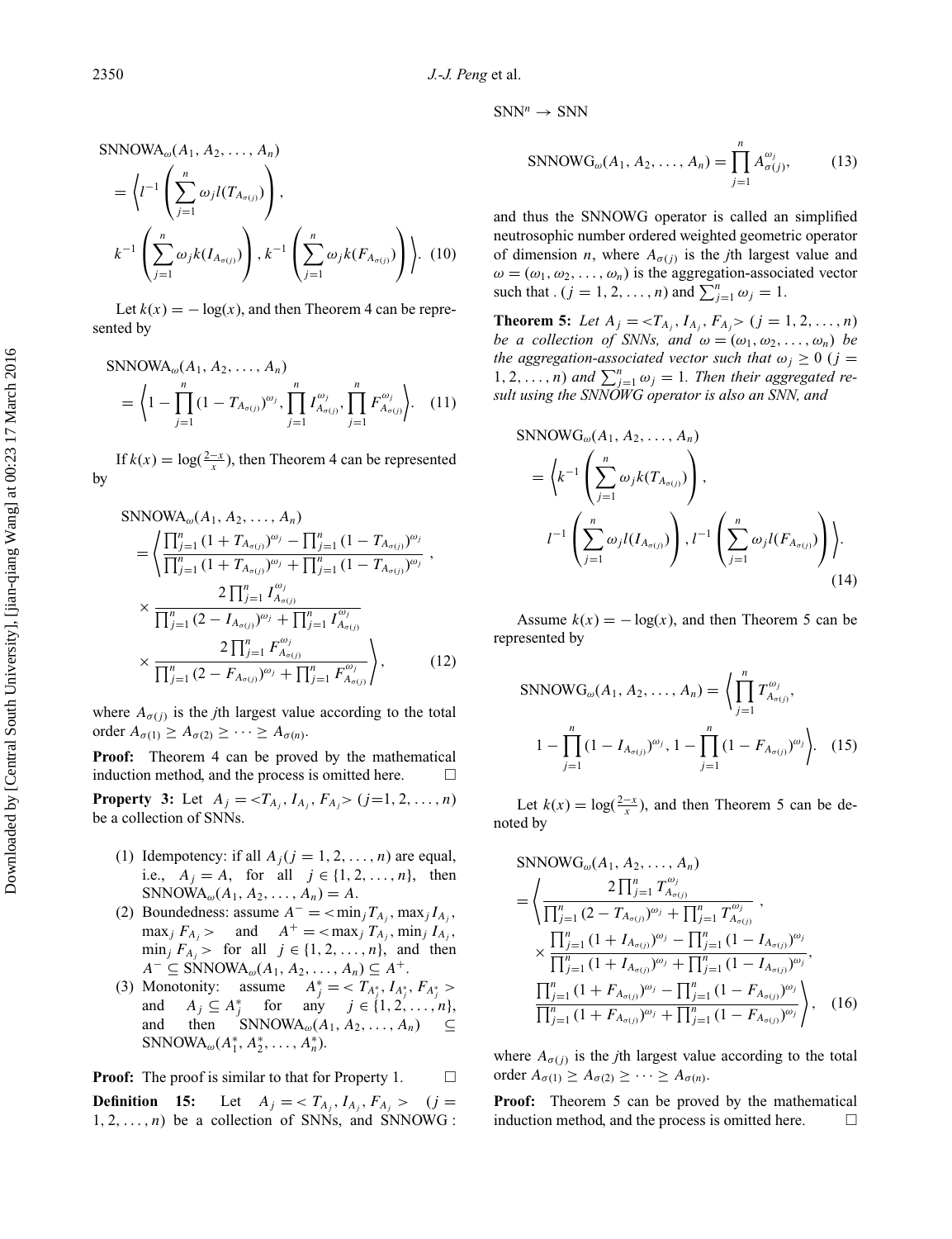**Property 4:** Let  $A_j = \langle T_{A_j}, I_{A_j}, F_{A_j} \rangle$  (*j*=1*,* 2*,...,n*) be a collection of SNNs.

- (1) Idempotency: if all  $A_i$  ( $j = 1, 2, ..., n$ ) are equal, i.e.,  $A_j = A$ , for all  $j \in \{1, 2, ..., n\}$ , then  $SNNOWG_{\omega}(A_1, A_2, \ldots, A_n) = A.$
- (2) Boundedness: assume  $A^- = \langle \min_i T_{A_i}, \max_i I_{A_i} \rangle$  $\max_j F_{A_j}$  > and  $A^+$  =  $\langle \max_j T_{A_j}, \min_j I_{A_j},$  $\min_j F_{A_j}$  for all  $j \in \{1, 2, \ldots, n\}$ , and then  $A^-$  ⊆ SNNOW $G_\omega(A_1, A_2, ..., A_n)$  ⊆  $A^+$ .
- (3) Monotonity: assume  $A_j^* = \langle T_{A_j^*}, I_{A_j^*}, F_{A_j^*} \rangle$ and  $A_j \subseteq A_j^*$ for any  $j \in \{1, 2, ..., n\}$ , and then SNNOW $G_{\omega}(A_1, A_2, \ldots, A_n)$  $\subseteq$  SNNOW $G_{\omega}(A_1^*, A_2^*, \ldots, A_n^*)$ .

**Proof:** The proof is similar to that for Property 1.  $\Box$ 

**Definition 16:** Let  $A_j = \langle T_{A_j}, I_{A_j}, F_{A_j} \rangle$  (*j* =  $1, 2, \ldots, n$ ) be a collection of SNNs, SNNHOWA :  $SNN^n \rightarrow SNN$ ,

$$
\text{SNNHOW } A_{\omega}(A_1, A_2, \dots, A_n) = \sum_{j=1}^n \omega_j \dot{A}_{\sigma(j)}, \qquad (17)
$$

and then the SNNHOWA operator is called the simplified neutrosophic number hybrid ordered weighted averaging operator of dimension *n*, where  $A_{\sigma(i)}$  is the *j*th largest of the weighted value  $A_i (A_i = nw_i A_j, j = j$  $1, 2, \ldots, n$ ,  $w = (w_1, w_2, \ldots, w_n)$  is the weight vector of  $A_j$  (*j* = 1*,* 2*,...,n*), with  $w_j \ge 0$  (*j* = 1*,* 2*,...,n*) and  $\sum_{j=1}^{n} w_j = 1$ ,  $\omega = (\omega_1, \omega_2, \dots, \omega_n)$  is the aggregationassociated vector such that  $\omega_j \ge 0$  ( $j = 1, 2, ..., n$ ) and  $\sum_{i=1}^{n} \omega_i = 1$ , and *n* is the balancing coefficient.  $\sum_{j=1}^{n} \omega_j = 1$ , and *n* is the balancing coefficient.

**Theorem 6:** Let  $A_j = \langle T_{A_j}, I_{A_j}, F_{A_j} \rangle$  (*j*=1*,* 2*,...,n*) *be a collection of SNNs,*  $w = (w_1, w_2, \ldots, w_n)$  *be the weight vector of*  $A_j$  ( $j = 1, 2, ..., n$ )*, with*  $w_j \ge 0$  ( $j =$ 1, 2, ..., *n*) and  $\sum_{j=1}^{n} w_j = 1$ , and  $\omega = (\omega_1, \omega_2, ..., \omega_n)$ *be the aggregation-associated vector such that*  $\omega_i \geq 0$  $(j = 1, 2, ..., n)$  and  $\sum_{j=1}^{n} \omega_j = 1$ . Then their aggregated *result using the SNNHOWA operator is also an SNN, and*

$$
\text{SNNHOWA}_{w}(A_1, A_2, \dots, A_n) = \left\langle l^{-1} \left( \sum_{j=1}^n \omega_j l(T_{\dot{A}_{\sigma(j)}}) \right), \right. \\
k^{-1} \left( \sum_{j=1}^n \omega_j k(I_{\dot{A}_{\sigma(j)}}) \right), k^{-1} \left( \sum_{j=1}^n \omega_j k(F_{\dot{A}_{\sigma(j)}}) \right) \right\rangle.
$$
\n(18)

Let  $k(x) = -\log(x)$ , and then Theorem 6 can be represented by

$$
SNNHOWA_{\omega}(A_1, A_2, \ldots, A_n)
$$

$$
= \left\langle 1 - \prod_{j=1}^{n} (1 - T_{\dot{A}_{\sigma(j)}})^{\omega_j}, \prod_{j=1}^{n} I_{\dot{A}_{\sigma(j)}}^{\omega_j}, \prod_{j=1}^{n} F_{\dot{A}_{\sigma(j)}}^{\omega_j} \right\rangle. (19)
$$

If  $k(x) = \log(\frac{2-x}{x})$ , then Theorem 6 can be represented by

$$
\begin{split} \n\text{SNNHOWA}_{\omega}(A_{1}, A_{2}, \dots, A_{n}) \\ \n&= \left\langle \frac{\prod_{j=1}^{n} (1 + T_{\dot{A}_{\sigma(j)}})^{\omega_{j}} - \prod_{j=1}^{n} (1 - T_{\dot{A}_{\sigma(j)}})^{\omega_{j}}}{\prod_{j=1}^{n} (1 + T_{\dot{A}_{\sigma(j)}})^{\omega_{j}} + \prod_{j=1}^{n} (1 - T_{\dot{A}_{\sigma(j)}})^{\omega_{j}}, \\ \n&\times \frac{2 \prod_{j=1}^{n} I_{\dot{A}_{\sigma(j)}}^{\omega_{j}}}{\prod_{j=1}^{n} (2 - I_{\dot{A}_{\sigma(j)}})^{\omega_{j}} + \prod_{j=1}^{n} I_{\dot{A}_{\sigma(j)}}^{\omega_{j}}}, \\ \n&\times \frac{2 \prod_{j=1}^{n} F_{\dot{A}_{\sigma(j)}}^{\omega_{j}}}{\prod_{j=1}^{n} (2 - F_{\dot{A}_{\sigma(j)}})^{\omega_{j}} + \prod_{j=1}^{n} F_{\dot{A}_{\sigma(j)}}^{\omega_{j}}} \right\rangle \n\end{split} \tag{20}
$$

where  $\dot{A}_{\sigma(i)}$  is the *j*th largest of the weighted value  $\dot{A}_i(\dot{A}_i)$  $nw_i A_i, j = 1, 2, ..., n$ .

**Proof:** Theorem 6 can be proved by the mathematical induction method, and the process is omitted here.

**Property** 5: Let  $A_j = \langle T_{A_j}, I_{A_j}, F_{A_j} \rangle$  (*j* =  $1, 2, \ldots, n$  be a collection of SNNs.

- (1) Idempotency: if all  $A_j$  ( $j = 1, 2, ..., n$ ) are equal, i.e.,  $A_j = A$ , for all  $j \in \{1, 2, ..., n\}$ , then SNNHOW $A_{\omega}(A_1, A_2, \ldots, A_n) = A$ .
- (2) Boundedness: assume  $A^- = \langle \min_j T_{A_j}, \max_j I_{A_j},$  $\max_j F_{A_j}$  > and  $A^+$  = <  $\max_j T_{A_j}$ ,  $\min_j I_{A_j}$ ,  $\min_j F_{A_j}$  > for all  $j \in \{1, 2, \ldots, n\}$ , and then  $A^-$  ⊆ SNNHOWA<sub>ω</sub> $(A_1, A_2, ..., A_n)$  ⊆  $A^+$ .
- (3) Monotonity: assume  $A_j^* = \langle T_{A_j^*}, I_{A_j^*}, F_{A_j^*} \rangle$ and  $A_j \subseteq A_j^*$  for any  $j \in \{1, 2, ..., n\}$ , and then SNNHOWA<sub>*ω*</sub>( $A_1, A_2, ..., A_n$ )  $\subseteq$  SNNHOWA<sub>ω</sub> $(A_1^*, A_2^*, \ldots, A_n^*)$ .

**Proof:** The proof is similar to that for Property 1.  $\Box$ 

**Definition** 17: Let  $A_j = \langle T_{A_j}, I_{A_j}, F_{A_j} \rangle$  (*j* =  $1, 2, \ldots, n$ ) be a collection of SNNs, and SNNHOWG :  $SNN<sup>n</sup> \rightarrow SNN$ ,

$$
\text{SNNHOWG}_{w}(A_1, A_2, \dots, A_n) = \prod_{j=1}^{n} \dot{A}_{\sigma(j)}^{w_j},\tag{21}
$$

and then the SNNHOWG operator is called the simplified neutrosophic number hybrid ordered weighted geometric operator of dimension *n*, where  $\dot{A}_{\sigma(j)}$  is the *j*th largest of the weighted value  $\dot{A}_j (\dot{A}_j = n w_j A_j, j = j)$  $1, 2, \ldots, n$ ,  $w = (w_1, w_2, \ldots, w_n)$  is the weight vector of  $A_j$  (*j* = 1*,* 2*,...,n*), with  $w_j \ge 0$  (*j* = 1*,* 2*,...,n*) and  $\sum_{j=1}^{n} w_j = 1$ ,  $\omega = (\omega_1, \omega_2, \dots, \omega_n)$  is the aggregationassociated vector such that  $\omega_j \ge 0$  ( $j = 1, 2, ..., n$ ) and  $\sum_{i=1}^{n} \omega_i = 1$ , and *n* is the balancing coefficient.  $\sum_{i=1}^{n} \omega_j = 1$ , and *n* is the balancing coefficient.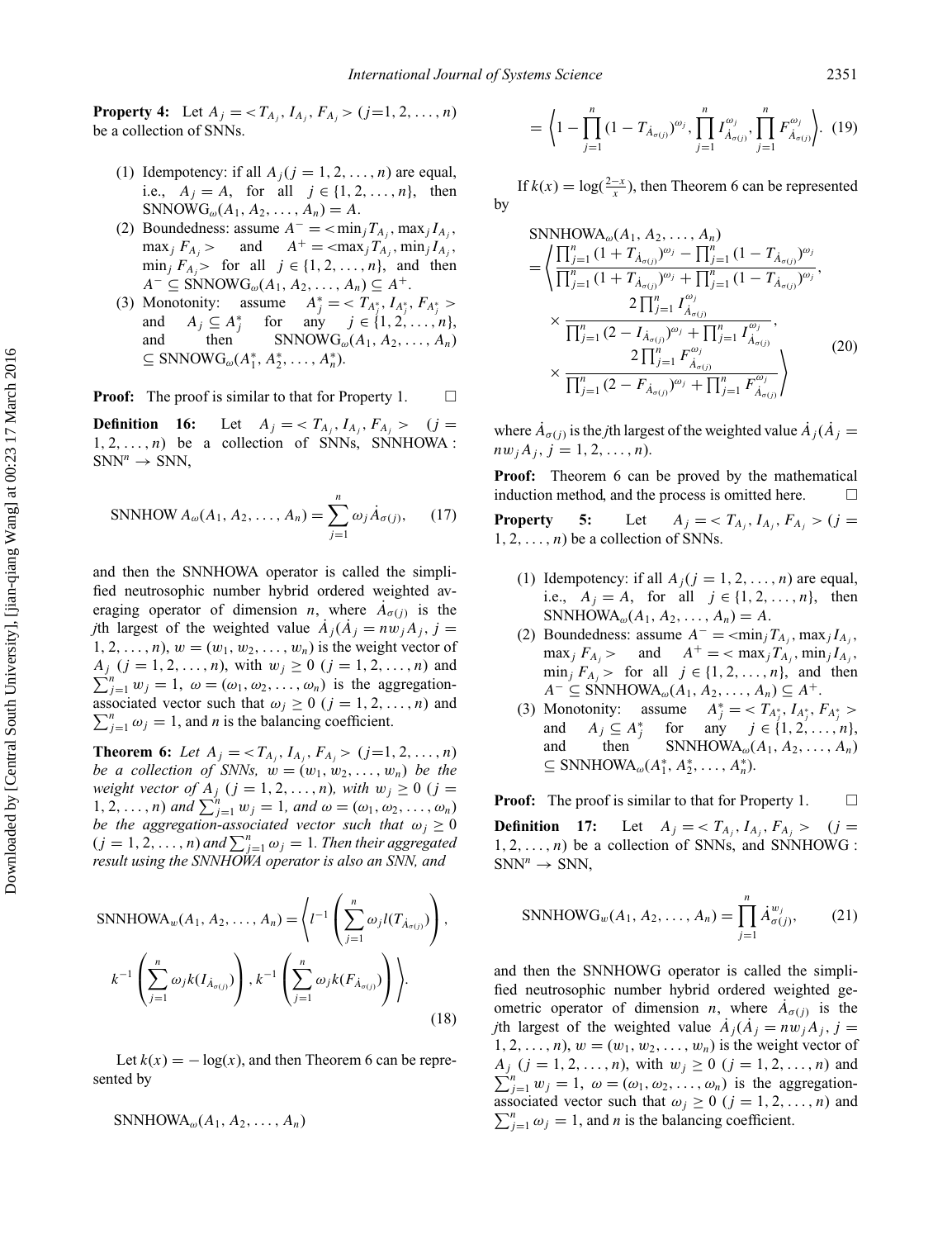**Theorem** 7: Let  $A_j = \langle T_{A_j}, I_{A_j}, F_{A_j} \rangle$  (*j* = 1, 2,  $\dots$ , *n*) *be a collection of SNNs*,  $w = (w_1, w_2, \dots, w_n)$ *be the vector of*  $A_j$  ( $j = 1, 2, ..., n$ )*, with*  $w_j \in [0, 1]$ *and*  $\sum_{j=1}^{n} w_j = 1$ *, and*  $\omega = (\omega_1, \omega_2, \dots, \omega_n)$  *be the aggregation-associated vector such that*  $\omega_i \geq 0$  $(j = 1, 2, \ldots, n)$  *and*  $\sum_{j=1}^{n} \omega_j = 1$ *. Then their aggregated result using the SNNHOWG operator is also an SNN, and*

$$
\text{SNNHOWG}_{\omega}(A_1, A_2, \dots, A_n)
$$
\n
$$
= \left\langle k^{-1} \left( \sum_{j=1}^n \omega_j k(T_{\dot{A}_{\sigma(j)}}) \right), \right. \\
l^{-1} \left( \sum_{j=1}^n \omega_j l(I_{\dot{A}_{\sigma(j)}}) \right), l^{-1} \left( \sum_{j=1}^n \omega_j l(F_{\dot{A}_{\sigma(j)}}) \right) \right\rangle.
$$
\n(22)

Assume  $k(x) = -\log(x)$ , and then Theorem 7 can be represented by

$$
\text{SNNHOWG}_{\omega}(A_1, A_2, \dots, A_n) = \left\langle \prod_{j=1}^n T_{\hat{A}_{\sigma(j)}}^{\omega_j}, 1 - \prod_{j=1}^n (1 - F_{\hat{A}_{\sigma(j)}})^{\omega_j} \right\rangle.
$$
\n
$$
1 - \prod_{j=1}^n (1 - I_{\hat{A}_{\sigma(j)}})^{\omega_j}, 1 - \prod_{j=1}^n (1 - F_{\hat{A}_{\sigma(j)}})^{\omega_j}.
$$
\n(23)

Let  $k(x) = \log(\frac{2-x}{x})$ , and then Theorem 7 can be denoted by

$$
\begin{split} \text{SNNHOWG}_{\omega}(A_{1}, A_{2}, \dots, A_{n}) \\ &= \left\langle \frac{2 \prod_{j=1}^{n} T_{\dot{A}_{\sigma(j)}}^{\omega_{j}}}{\prod_{j=1}^{n} (2 - T_{\dot{A}_{\sigma(j)}})^{\omega_{j}} + \prod_{j=1}^{n} T_{\dot{A}_{\sigma(j)}}^{\omega_{j}}}, \right. \\ &\times \frac{\prod_{j=1}^{n} (1 + I_{\dot{A}_{\sigma(j)}})^{\omega_{j}} - \prod_{j=1}^{n} (1 - I_{\dot{A}_{\sigma(j)}})^{\omega_{j}}}{\prod_{j=1}^{n} (1 + I_{\dot{A}_{\sigma(j)}})^{\omega_{j}} + \prod_{j=1}^{n} (1 - I_{\dot{A}_{\sigma(j)}})^{\omega_{j}}}, \\ &\times \frac{\prod_{j=1}^{n} (1 + F_{\dot{A}_{\sigma(j)}})^{\omega_{j}} - \prod_{j=1}^{n} (1 - F_{\dot{A}_{\sigma(j)}})^{\omega_{j}}}{\prod_{j=1}^{n} (1 + F_{\dot{A}_{\sigma(j)}})^{\omega_{j}} + \prod_{j=1}^{n} (1 - F_{\dot{A}_{\sigma(j)}})^{\omega_{j}}}, \end{split}
$$

where  $A_{\sigma(i)}$  is the *j*th largest value according to the total order  $A_{\sigma(1)} \geq A_{\sigma(2)} \geq \cdots \geq A_{\sigma(n)}$  and  $\dot{A}_{\sigma(j)}$  is the *j*th largest of the weighted value  $\dot{A}_i (\dot{A}_i = A_j^{n w j}, j = 1, 2, \ldots, n)$ .

(24)

**Proof:** Theorem 7 can be proved by the mathematical induction method and the process is omitted here.  $\Box$ **Property** 6: Let  $A_j = \langle T_{A_j}, I_{A_j}, F_{A_j} \rangle$  (*j* =

 $1, 2, \ldots, n$  be a collection of SNNs.

(1) Idempotency: if all  $A_i$  ( $j = 1, 2, ..., n$ ) are equal, i.e.,  $A_j = A$ , for all  $j \in \{1, 2, ..., n\}$ , then SNNHOW $G_{\omega}(A_1, A_2, ..., A_n) = A$ .

- (2) Boundedness: assume  $A^- = \langle \min_j T_{A_i}, \max_j I_{A_j},$  $\max_j F_{A_j}$  > and  $A^+$  = < $\max_j T_{A_j}$ ,  $\min_j I_{A_j}$ ,  $\min_j F_{A_j}$  > for all  $j \in \{1, 2, ..., n\}$ , and then  $A^-$  ⊆ SNNHOWG<sub>ω</sub>( $A_1, A_2, ..., A_n$ ) ⊆  $A^+$ .
- (3) Monotonity: assume  $A_j^* = \langle T_{A_j^*}, I_{A_j^*}, F_{A_j^*} \rangle$ and  $A_j \subseteq A_j^*$ *for* any  $j \in \{1, 2, ..., n\}$ , and then SNNHOW $G_{\omega}(A_1, A_2, \ldots, A_n)$  $\subseteq$  SNNHOW $G_{\omega}(A_1^*, A_2^*, \ldots, A_n^*)$ .

**Proof:** The proof is similar to that for Property 1.  $\Box$ 

**Definition 18:** Let  $A_j = \langle T_{A_j}, I_{A_j}, F_{A_j} \rangle$  (*j* =  $1, 2, \ldots, n$  be a collection of SNNs, and GSNNWA:  $SNN^n \rightarrow SNN$ ,

GSNNWA<sub>w</sub>(A<sub>1</sub>, A<sub>2</sub>,..., A<sub>n</sub>) = 
$$
\left(\sum_{j=1}^{n} w_j (A_j)^{\lambda}\right)^{1/\lambda}
$$
, (25)

and then the GSNNWA operator is called the generalised simplified neutrosophic number weighted averaging operator of dimension *n*, where  $w = (w_1, w_2, \ldots, w_n)$  is the weight vector of  $A_j$  ( $j = 1, 2, ..., n$ ) with  $w_j > 0$  ( $j =$  $1, 2, \ldots, n$ ) and  $\sum_{j=1}^{n} w_j = 1$ .

**Theorem 8:** *Let*  $A_j = \langle T_{A_j}, I_{A_j}, F_{A_j} \rangle$  $(j = 1, 2, \ldots, n)$  *be a collection of SNNs, and*  $w = (w_1, w_2, \ldots, w_n)$  *be the weight vector of*  $A_j$  $(j = 1, 2, ..., n)$ *, with*  $\lambda > 0$ *, w<sub>j</sub>*  $\geq 0$   $(j = 1, 2, ..., n)$ *and*  $\sum_{j=1}^{n} w_j = 1$ *. Then their aggregated result using the SNNHOWG operator is also an SNN, and*

GSNNWA<sub>w</sub>(A<sub>1</sub>, A<sub>2</sub>,..., A<sub>n</sub>)  
\n=
$$
\left\langle k^{-1} \left( \frac{1}{\lambda} k \left( l^{-1} \left( \sum_{j=1}^{n} w_j l(k^{-1} (\lambda k(T_j))) \right) \right) \right) \right),
$$
  
\n $l^{-1} \left( \frac{1}{\lambda} l \left( k^{-1} \left( \sum_{j=1}^{n} w_j k (l^{-1} (\lambda l(I_j))) \right) \right) \right),$  (26)  
\n $l^{-1} \left( \frac{1}{\lambda} l \left( k^{-1} \left( \sum_{j=1}^{n} w_j k (l^{-1} (\lambda l(F_j))) \right) \right) \right) \right).$ 

Assume  $k(x) = -\log(x)$ , and then Theorem 8 can be represented by

$$
GSNNWA_w (A_1, A_2, \ldots, A_n)
$$
  
=  $\left\langle \left(1 - \prod_{j=1}^n (1 - (T_j)^{\lambda})^{w_j}\right)^{1/\lambda},\right.\right.$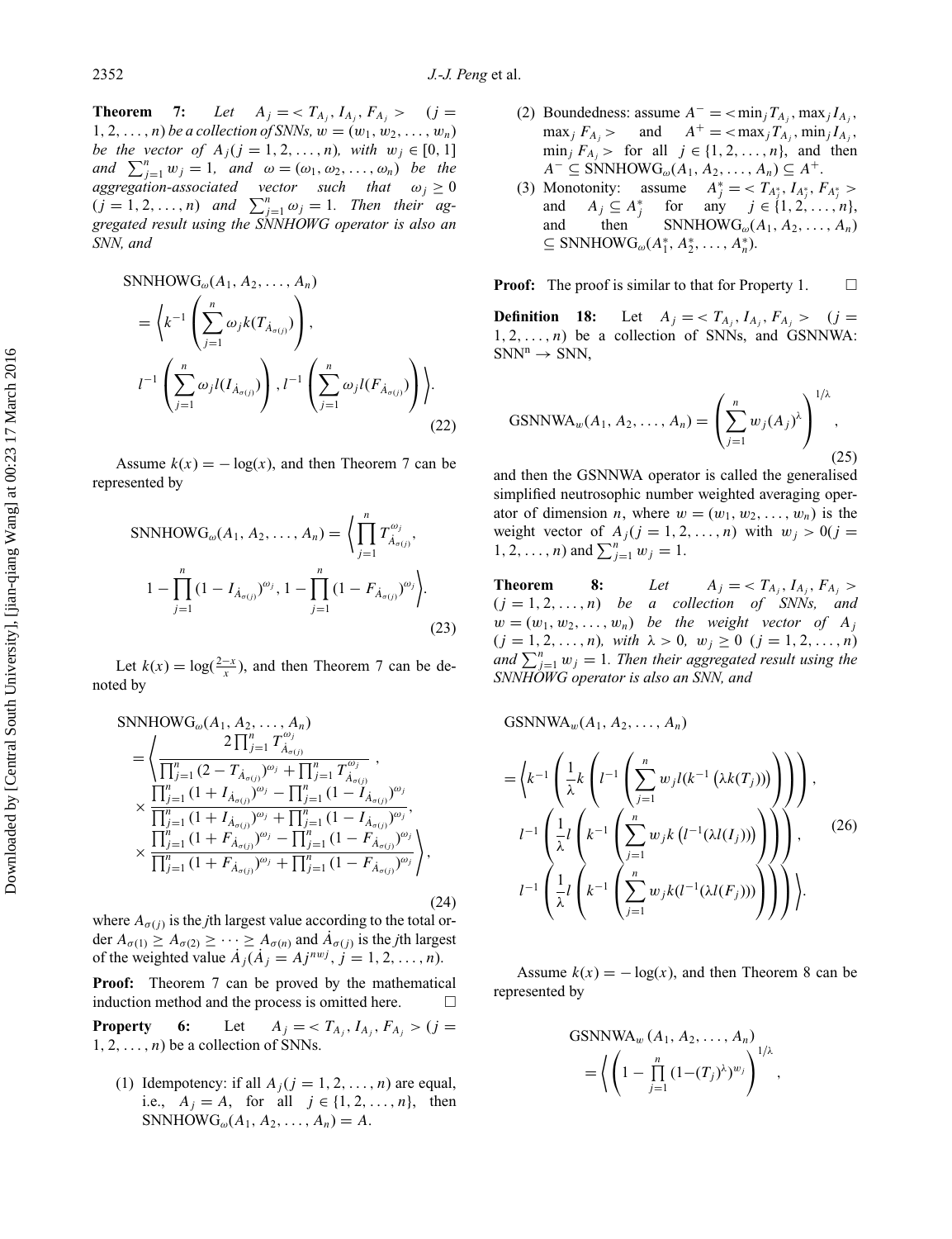$$
1 - \left(1 - \prod_{j=1}^{n} (1 - (1 - I_j)^{\lambda})^{w_j}\right)^{1/\lambda},
$$
  
\n
$$
1 - \left(1 - \prod_{j=1}^{n} (1 - (1 - F_j)^{\lambda})^{w_j}\right)^{1/\lambda}.
$$
\n(27)

Let  $k(x) = \log(\frac{2-x}{x})$ , and then Theorem 8 can be denoted by

$$
GSNNWA_{w}(A_{1}, A_{2},..., A_{n})
$$
\n
$$
= \left[\frac{2}{\left(\frac{\prod_{j=1}^{n}(\alpha_{A_{j}})^{w_{j}}+3}{\prod_{j=1}^{n}(\alpha_{A_{j}})^{w_{j}}-1}\right)^{1/\lambda}+1}, 1-\frac{2}{\left(\frac{\prod_{j=1}^{n}(\beta_{A_{j}})^{w_{j}}+3}{\prod_{j=1}^{n}(\beta_{A_{j}})^{w_{j}}-1}\right)^{1/\lambda}+1}, \frac{2}{\left(\frac{\prod_{j=1}^{n}(\gamma_{A_{j}})^{w_{j}}+3}{\prod_{j=1}^{n}(\gamma_{A_{j}})^{w_{j}}-1}\right)^{1/\lambda}+1}\right],
$$
\n(28)

where

$$
\alpha_{A_j} = \left(\frac{1 + \frac{2}{\left(\frac{2 - T_{A_j}}{T_{A_j}}\right)^{\lambda} + 1}}{1 - \frac{2}{\left(\frac{2 - T_{A_j}}{T_{A_j}}\right)^{\lambda} + 1}}\right), \beta_{A_j} = \left(\frac{1 + \frac{2}{\left(\frac{1 + I_{A_j}}{1 - I_{A_j}}\right)^{\lambda} + 1}}{1 - \frac{2}{\left(\frac{1 + I_{A_j}}{1 - I_{A_j}}\right)^{\lambda} + 1}}\right),
$$
  

$$
\gamma_{A_j} = \left(\frac{1 + \frac{2}{\left(\frac{1 + I_{A_j}}{1 - I_{A_j}}\right)^{\lambda} + 1}}{1 - \frac{2}{\left(\frac{1 + I_{A_j}}{1 - I_{A_j}}\right)^{\lambda} + 1}}\right).
$$

Apparently, if  $\lambda = 1$ , then the GSNNWA operator is reduced to the SNNWA operator.

**Definition 19:** Let  $A_j = \langle T_{A_j}, I_{A_j}, F_{A_j} \rangle$  (*j* =  $1, 2, \ldots, n$  be a collection of SNNs, and GSNNWG:  $SNN<sup>n</sup> \rightarrow SNN$ ,

$$
GSNNWG_w(A_1, A_2, \dots, A_n) = \frac{1}{\lambda} \left( \prod_{j=1}^n (\lambda A_j)^{w_j} \right),
$$
\n(29)

and then the GSNNWG operator is called the generalised simplified neutrosophic number weighted geometric operator of dimension *n*, where  $w = (w_1, w_2, \ldots, w_n)$  is the weight vector of  $A_j$  ( $j = 1, 2, ..., n$ ) with  $w_j > 0$  ( $j =$  $1, 2, ..., n$ ) and  $\sum_{j=1}^{n} w_j = 1$ .

**Theorem 9:** Let  $A_j = \langle T_{A_j}, I_{A_j}, F_{A_j} \rangle$  ( $j = 1, 2, ..., n$ ) *be a collection of SNNs, and*  $w = (w_1, w_2, \ldots, w_n)$  *be the weight vector of*  $A_j$  ( $j = 1, 2, ..., n$ )*, with*  $\lambda > 0$ *, w<sub>j</sub>*  $\geq 0$ 

 $(j = 1, 2, ..., n)$  and  $\sum_{j=1}^{n} w_j = 1$ . Then their aggregated *result using the SNNHOWG operator is also an SNN, and*

GSNNWG<sub>w</sub>(A<sub>1</sub>, A<sub>2</sub>,..., A<sub>n</sub>)  
\n=
$$
\left\{l^{-1}\left(\frac{1}{\lambda}l\left(k^{-1}\left(\sum_{j=1}^{n}w_{j}k(l^{-1}(\lambda l(T_{A_{j}})))\right)\right)\right)\right),\right.
$$
  
\n $\times k^{-1}\left(\frac{1}{\lambda}k\left(l^{-1}\left(\sum_{j=1}^{n}w_{j}l(k^{-1}(\lambda k(I_{A_{j}})))\right)\right)\right),\right.$   
\n $k^{-1}\left(\frac{1}{\lambda}k\left(l^{-1}\left(\sum_{j=1}^{n}w_{j}l(k^{-1}(\lambda k(F_{A_{j}})))\right)\right)\right),\right).$ \n(30)

Assume  $k(x) = -\log(x)$ , and then Theorem 9 can be represented by

GSNNWG<sub>w</sub>(A<sub>1</sub>, A<sub>2</sub>,..., A<sub>n</sub>)  
= 
$$
\left\langle 1 - \left( 1 - \prod_{j=1}^{n} (1 - (1 - T_{A_j})^{\lambda})^{w_j} \right)^{1/\lambda}, \times \left( 1 - \prod_{j=1}^{n} (1 - (I_{A_j})^{\lambda})^{w_j} \right)^{1/\lambda}, \left( 1 - \prod_{j=1}^{n} (1 - (F_{A_j})^{\lambda})^{w_j} \right)^{1/\lambda} \right] \right\rangle.
$$

Let  $k(x) = \log(\frac{2-x}{x})$ , and then Theorem 8 can be denoted by

$$
GSNNWG_w(A_1, A_2, ..., A_n)
$$
\n
$$
= \left[1 - \frac{2}{\left(\frac{\prod_{j=1}^n (\gamma_{A_j})^{w_j} + 3}{\prod_{j=1}^n (\gamma_{A_j})^{w_j} - 1}\right)^{1/\lambda}} + 1 \cdot \frac{2}{\left(\frac{\prod_{j=1}^n (\alpha_{A_j})^{w_j} + 3}{\prod_{j=1}^n (\alpha_{A_j})^{w_j} - 1}\right)^{1/\lambda}} + 1 \cdot \frac{2}{\left(\frac{\prod_{j=1}^n (\beta_{A_j})^{w_j} + 3}{\prod_{j=1}^n (\beta_{A_j})^{w_j} - 1}\right)^{1/\lambda}} + 1 \cdot \frac{2}{\left(\frac{\prod_{j=1}^n (\beta_{A_j})^{w_j} - 3}{\prod_{j=1}^n (\beta_{A_j})^{w_j} - 1}\right)^{1/\lambda}} \cdot (31)
$$

where

$$
\gamma_{A_j}=\begin{pmatrix}1+\frac{2}{\left(\frac{1+T_{A_j}}{1-T_{A_j}}\right)^{\lambda}+1}\\\frac{2}{1-\frac{2}{\left(\frac{1+T_{A_j}}{1-T_{A_j}}\right)^{\lambda}+1}}\end{pmatrix},\alpha_{A_j}=\begin{pmatrix}1+\frac{2}{\left(\frac{2-I_{A_j}}{T_{A_j}}\right)^{\lambda}+1}\\\frac{2}{1-\frac{2}{\left(\frac{2-I_{A_j}}{T_{A_j}}\right)^{\lambda}+1}}\end{pmatrix},\\ \beta_{A_j}=\begin{pmatrix}1+\frac{2}{\left(\frac{2-F_{A_j}}{F_{A_j}}\right)^{\lambda}+1}\\\frac{2}{1-\frac{2}{\left(\frac{2-F_{A_j}}{F_{A_j}}\right)^{\lambda}+1}}\end{pmatrix}.
$$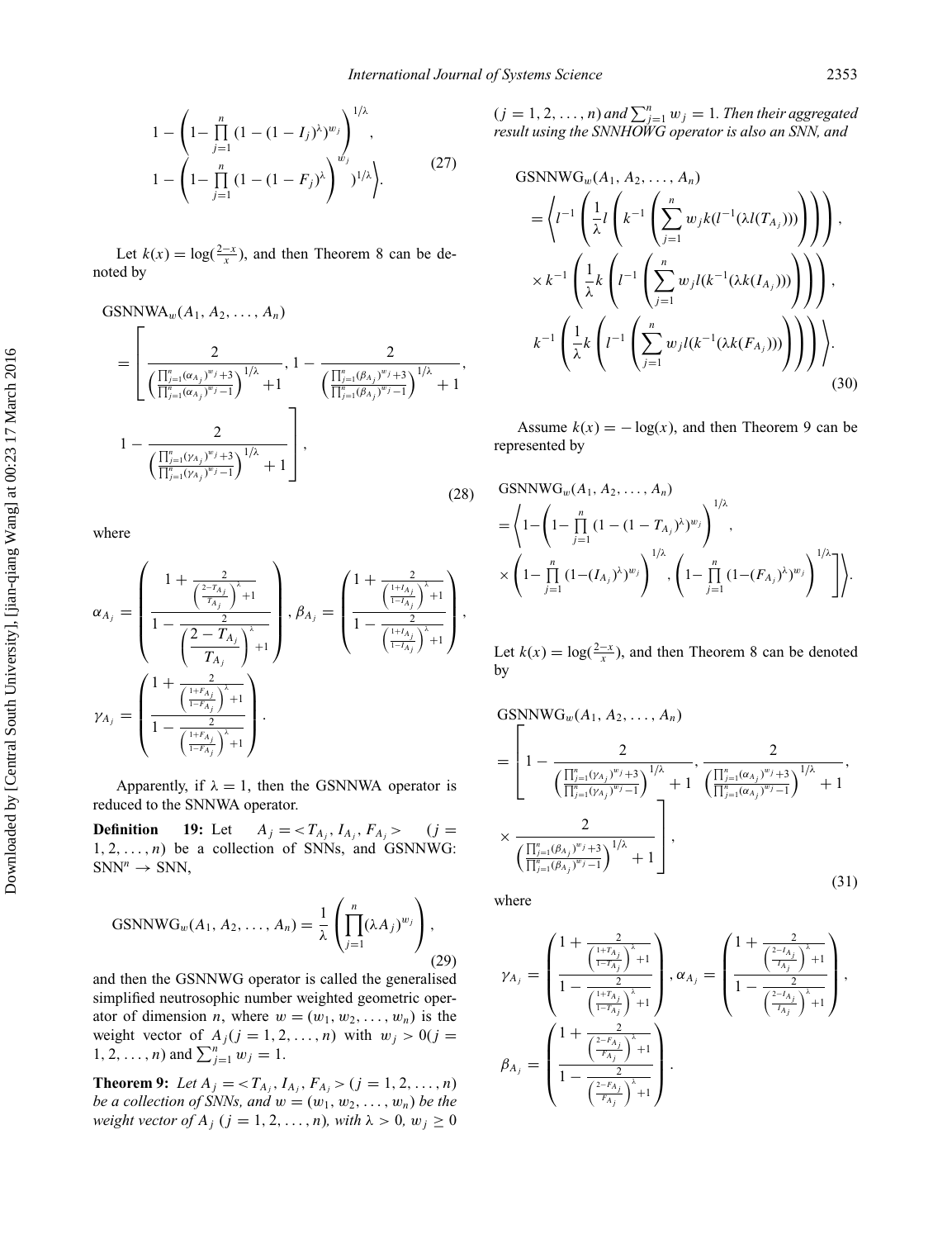Apparently, if  $\lambda = 1$ , then the GSNNWG operator is reduced to the SNNWG operator.

Similarly, it can be proved that the GSNNWA and GSNNWG operators have the same properties as the SNNWA operator.

# *4.2. The MCGDM method based on the aggregation operators of SNNs*

Assume that there are *n* alternatives  $A = \{a_1, a_2, \ldots, a_n\}$ and *m* criteria  $C = \{c_1, c_2, \ldots, c_m\}$ , and the weight vector of criteria is  $w = (w_1, w_2, \ldots, w_m)$ , where  $w_j \ge 0$  $(j = 1, 2, ..., m)$ ,  $\sum_{j=1}^{m} w_j = 1$ . Suppose that there are *k* decision-makers  $D = \{d_1, d_2, \ldots, d_k\}$ , whose corresponding weight vector is  $\lambda = (\lambda_1, \lambda_2, \dots, \lambda_k)$ . Let  $R = (a_{ij}^{\hat{k}})_{n \times m}$ be the simplified neutrosophic decision matrix, where  $a_{ij}^k = \langle T_{a_{ij}^k}, I_{a_{ij}^k}, F_{a_{ij}^k} \rangle$  is the value of a criterion, denoted by SNNs, where  $T_{a_{ij}^k}$  indicates the truth-membership function that the alternative  $a_i$  satisfies the criterion  $c_j$  for the *k*th decision-maker,  $I_{a_{ij}^k}$  indicates the indeterminacymembership function that the alternative *ai* satisfies the criterion  $c_j$  for the *k*th decision-maker, and  $F_{a_{ij}^k}$  indicates the falsity-membership function that the alternative  $a_i$  satisfies the criterion *cj* for the *k*th decision-maker. This method uses the aggregation operators of SNNs in order to solve the MCGDM problem mentioned above.

In the following steps, a procedure for ranking and selecting the most desirable alternative(s) is provided.

## **Step 1:** Aggregate the SNNs of each decision-maker.

Utilise the GSNNWA or GSNNWG operator to aggregate the SNNs of each decision-maker, and the individual value of the alternative  $a_i$   $(i = 1, 2, ..., n)$  can be obtained.

$$
x_i = \text{GSNNWA}_{w}(a_{i1}, a_{i2}, \dots, a_{im})
$$
  
=  $l^{-1}(w_1 l(T_{a_{i1}}) + w_2 l(T_{a_{i2}}) ... + w_n l(T_{a_{in}})),$   
 $k^{-1}(w_1 k(I_{a_{i1}}) + w_2 k(I_{a_{i2}}) ... + w_n k(I_{a_{in}})),$   
 $k^{-1}(w_1 k(F_{a_{i1}}) + w_2 k(F_{a_{i2}}) ... + w_n k(F_{a_{in}})) >$ ,

(32)

or

$$
x_i = \text{GSNNWG}_{w}(a_{i1}, a_{i2}, \dots, a_{im})
$$
  
=  $\langle k^{-1}(w_1 k(T_{a_{i1}}) + w_2 k(T_{a_{i2}}) ... + w_n k(T_{a_{im}})),$   
 $l^{-1}(w_1 l(I_{a_{i1}}) + w_2 l(I_{a_{i2}}) ... + w_n l(I_{a_{im}})),$   
 $l^{-1}(w_1 l(F_{a_{i1}}) + w_2 l(F_{a_{i2}}) ... + w_n l(F_{a_{im}})) > .$  (33)

#### **Step 2:** Aggregate the SNNs of all decision-makers.

Utilise the SNNHOWA or SNNHOWG operator to obtain the overall SNN  $y_i$  for all alternatives  $a_i$  ( $i =$  $1, 2, \ldots, n$ , i.e.,

$$
y_i = \text{SNNHOWA}_w(x_1, x_2, \dots, x_k)
$$

$$
= l-1(w1l(Tyσ(1)) + w2l(Tyσ(2))... + wnl(Tyσ(k))),\nk-1(w1k(Iyσ(1)) + w2k(Iyσ(2))... + wnk(Iyσ(k))),\nk-1(w1k(Fyσ(1)) + w2k(Fyσ(2))... + wnk(Fyσ(k))) >, (34)
$$

or

$$
y_i = \text{SNNHOWG}_w(x_1, x_2, ..., x_k)
$$
  
=  $\langle k^{-1}(w_1k(T_{\dot{y}_{\sigma(1)}}) + w_2k(T_{\dot{y}_{\sigma(2)}})... + w_nk(T_{\dot{y}_{\sigma(k)}})),$   

$$
l^{-1}(w_1l(I_{\dot{y}_{\sigma(1)}}) + w_2l(I_{\dot{y}_{\sigma(2)}})... + w_nl(I_{\dot{y}_{\sigma(k)}})),
$$
  

$$
l^{-1}(w_1l(F_{\dot{y}_{\sigma(1)}}) + w_2l(F_{\dot{y}_{\sigma(2)}})... + w_nl(F_{\dot{y}_{\sigma(k)}})) > .
$$
 (35)

**Step 3:** Calculate the score function value  $s(y_i)$ , accuracy function value  $a(y_i)$  and certainty function value  $c(y_i)$  of  $y_i$  $(i = 1, 2, \ldots, m)$  using Definition 10.

#### **Step 4:** Rank the alternatives.

According to Definition 11, an order of priority for all the alternatives  $a_i$  ( $i = 1, 2, \ldots, m$ ) could be obtained and the best one can be chosen.

#### **5. An illustrative example**

In this section, an example of MCGDM problems is used to demonstrate the applicability and effectiveness of the proposed decision-making method.

Let us consider a decision-making problem adapted from Lupiáñez  $(2009)$  $(2009)$ . There is an investment company, which wants to invest a sum of money in the best option. There are four possible alternatives to invest the money: (1)  $A_1$  is a car company; (2)  $A_2$  is a food company; (3)  $A_3$  is a computer company and (4) *A*<sup>4</sup> is an arms company. The investment company must make a decision according to the following three criteria: (1)  $C_1$  is the risk analysis; (2)  $C_2$  is the growth analysis and (3)  $C_3$  is the environmental impact analysis, where  $C_1$  and  $C_2$  are of the maximising type, and *C*<sup>3</sup> is a minimising type. The weight vector of the criteria is given by  $w = (0.35, 0.25, 0.4)$ . Suppose that there are three decision-makers,  $\{d_1, d_2, d_3\}$  whose corresponding weight vector is  $\lambda = (0.5, 0.3, 0.2)$ . The four possible alternatives are to be evaluated under these three criteria and are in the form of SNNs for each decision-maker, as shown in the following simplified neutrosophic decision matrix *D*:

$$
D^{1} = \begin{pmatrix} \langle 0.4, 0.2, 0.3 \rangle & \langle 0.4, 0.2, 0.3 \rangle & \langle 0.2, 0.2, 0.5 \rangle \\ \langle 0.6, 0.1, 0.2 \rangle & \langle 0.6, 0.1, 0.2 \rangle & \langle 0.5, 0.2, 0.2 \rangle \\ \langle 0.3, 0.2, 0.3 \rangle & \langle 0.5, 0.2, 0.3 \rangle & \langle 0.5, 0.3, 0.2 \rangle \\ \langle 0.7, 0.0, 0.1 \rangle & \langle 0.6, 0.1, 0.2 \rangle & \langle 0.4, 0.3, 0.2 \rangle \end{pmatrix};
$$

$$
D^{2} = \begin{pmatrix} \langle 0.5, 0.2, 0.2 \rangle & \langle 0.6, 0.2, 0.3 \rangle & \langle 0.3, 0.2, 0.4 \rangle \\ \langle 0.6, 0.1, 0.2 \rangle & \langle 0.7, 0.2, 0.3 \rangle & \langle 0.5, 0.2, 0.3 \rangle \\ \langle 0.4, 0.1, 0.3 \rangle & \langle 0.5, 0.3, 0.3 \rangle & \langle 0.6, 0.2, 0.2 \rangle \\ \langle 0.7, 0.3, 0.1 \rangle & \langle 0.6, 0.3, 0.2 \rangle & \langle 0.5, 0.1, 0.2 \rangle \end{pmatrix};
$$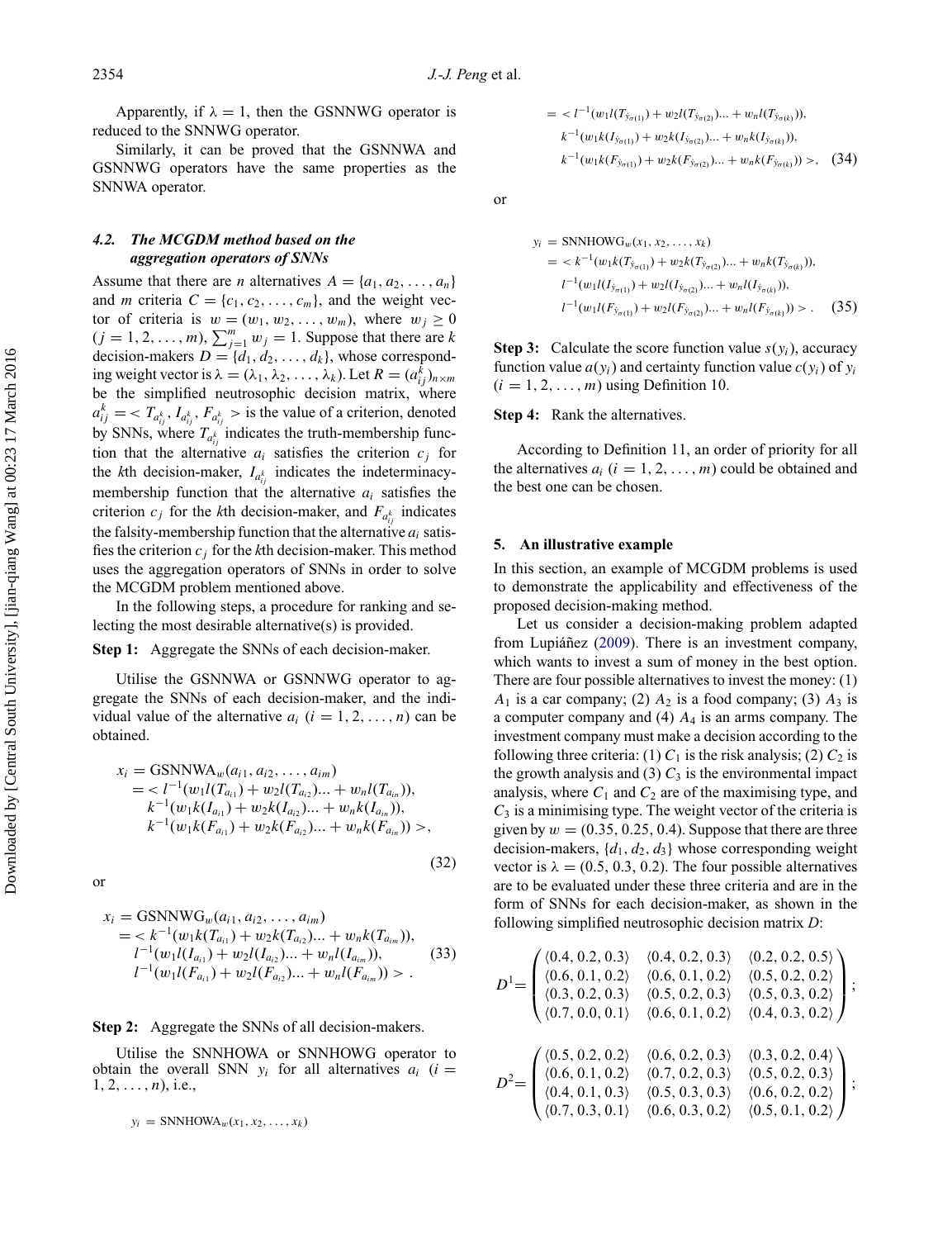$$
D^{3} = \begin{pmatrix} \langle 0.5, 0.1, 0.2 \rangle & \langle 0.5, 0.2, 0.2 \rangle & \langle 0.3, 0.1, 0.3 \rangle \\ \langle 0.5, 0.3, 0.2 \rangle & \langle 0.7, 0.1, 0.3 \rangle & \langle 0.5, 0.3, 0.3 \rangle \\ \langle 0.6, 0.2, 0.3 \rangle & \langle 0.5, 0.1, 0.3 \rangle & \langle 0.5, 0.1, 0.2 \rangle \\ \langle 0.5, 0.3, 0.2 \rangle & \langle 0.7, 0.2, 0.2 \rangle & \langle 0.7, 0.2, 0.2 \rangle \end{pmatrix}.
$$

# *5.1. The decision-making procedure based on SNNs*

**Step 1:** Utilise the GSNNWA or GSNNWG operator to obtain the SNNs for each decision-maker. Because the aggregation results based on the GSNNWA and GSNNWG operators are different, they are calculated separately. For convenience, the operations of SNNs are based on the Algebraic t-conorm and t-norm and  $\lambda = 1$ .

By using the GSNNWA operator, the alternatives matrix *A*WA can be obtained:

$$
A_{\rm WA} = \begin{pmatrix} < 0.327, 0.325, 0.368 > < 0.459, 0.325, 0.292 > < 0.428, 0.257, 0.235 > \\ < 0.563, 0.285, 0.200 > < 0.593, 0.339, 0.260 > < 0.560, 0.307, 0.260 > \\ < 0.438, 0.382, 0.255 > < 0.513, 0.375, 0.255 > < 0.538, 0.207, 0.255 > \\ < 0.575, 0.347, 0.157 > < 0.605, 0.260, 0.157 > < 0.641, 0.310, 0.200 > \end{pmatrix}
$$

With the GSNNWG operator, the alternatives matrix  $A_{\text{WG}}$ is shown as follows:

*A*WG = ⎛ ⎜ ⎜ ⎝

**Step 2:** Aggregate the SNNs of all decision-makers.

Utilise the SNNHOWA or SNNHOWG operator to obtain the overall SNN  $y_i$  for all alternatives  $a_i$  ( $i =$ 1*,* 2*,...,n*), with the SNNHOWA operator, the overall SNN can be obtained as follows:

$$
H_{\text{WA}} = \begin{pmatrix} < 0.590, 0.279, 0.188 > \\ < 0.859, 0.274, 0.137 > \\ < 0.728, 0.302, 0.153 > \\ < 0.905, 0.280, 0.100 > \end{pmatrix}.
$$

With the SNNHOWG operator, the overall SNN can be obtained as follows:

$$
H_{\text{WG}} = \begin{pmatrix} < 0535, 0.193, 0.202 > \\ < 0.842, 0.277, 0.140 > \\ < 0.694, 0.314, 0.157 > \\ < 0.854, 0.292, 0.104 > \end{pmatrix}.
$$

**Step 3:** Calculate the score function value, accuracy function value and certainty function value.

For the alternatives matrix  $H_{WA}$ , using Definition 10, the score function of  $H_{WA}$  can be obtained:

$$
s(H_{WA}) = (0.708, 0.816, 0.757, 0.842).
$$

For the alternatives matrix  $H_{\text{WG}}$ , using Definition 10, the score function of  $H_{\text{WG}}$  is shown as follows:

$$
s(H_{\text{WG}}) = (0.713, 0.809, 0.741, 0.819).
$$

It is clear that the score values are different; therefore, there is no need to compute the accuracy function value and certainty function value.

**Step 4:** Obtain an order of priority for the alternatives and choose the best one.

| $\begin{array}{l} <0.428,\, 0.257,\, 0.235>\ \\ <0.560,\, 0.307,\, 0.260>\ \\ <0.538,\, 0.207,\, 0.255>\ \\ <0.641,\, 0.310,\, 0.200>\ \end{array}\bigg).$ |  |
|------------------------------------------------------------------------------------------------------------------------------------------------------------|--|
|                                                                                                                                                            |  |
|                                                                                                                                                            |  |
|                                                                                                                                                            |  |

According to Definition 11 and the results in Step 3, for  $A_{WA}$ , the final ranking is  $A_4 \succ A_2 \succ A_3 \succ A_1$ . Clearly, the best alternative is *A*4.

*<* 0*.*303*,* 0*.*200*,* 0*.*388 *> <* 0*.*427*,* 0*.*242*,* 0*.*310 *> <* 0*.*408*,* 0*.*210*,* 0*.*242 *> <* 0*.*588*,* 0*.*289*,* 0*.*200 *> <* 0*.*579*,* 0*.*309*,* 0*.*206 *> <* 0*.*544*,* 0*.*348*,* 0*.*267 *> <* 0*.*418*,* 0*.*337*,* 0*.*262 *> <* 0*.*497*,* 0*.*389*,* 0*.*262 *> <* 0*.*533*,* 0*.*317*,* 0*.*262 *> <* 0*.*538*,* 0*.*206*,* 0*.*166 *> <* 0*.*589*,* 0*.*388*,* 0*.*166 *> <* 0*.*622*,* 0*.*484*,* 0*.*200 *>*  $\sqrt{2}$  $\blacksquare$  $\mathbf{I}$ ⎠ *.*

Similarly, for  $A_{\text{WG}}$ , the final ranking is  $A_4 \succ A_2$  $A_3$   $\geq A_1$ . And the best alternative is  $A_1$ .

If  $k(x) = \log(\frac{2-x}{x})$  for  $A_{WA}$ , then the ranking of the four alternatives is still  $A_4 \succ A_2 \succ A_3 \succ A_1$ , and the ranking is  $A_4 \succ A_2 \succ A_3 \succ A_1$  for  $A_{\text{WG}}$ .

#### *5.2. The sensitivity analysis*

In the following discussion, the influence of *λ* on the ranking of alternatives is investigated. The results can be found in [Table 1.](#page-14-0)

From [Table 1,](#page-14-0) it can be seen that the rankings of the alternatives are slightly different as *λ* changes. However, for the GSNNWA and GSNNWG operators, the best alternative is  $A_4$ , while the worst alternative is  $A_1$  or  $A_3$ . The authors believe that *λ* can be considered as a reflection of the decision-makers' preferences. Based on Archimedean t-conorm and t-norm, Beliakov et al. [\(2011\)](#page-15-15) introduced some operations for IFSs, proposed two general concepts for constructing other types of aggregation operators for IFSs, which extended the existing methods, and demon-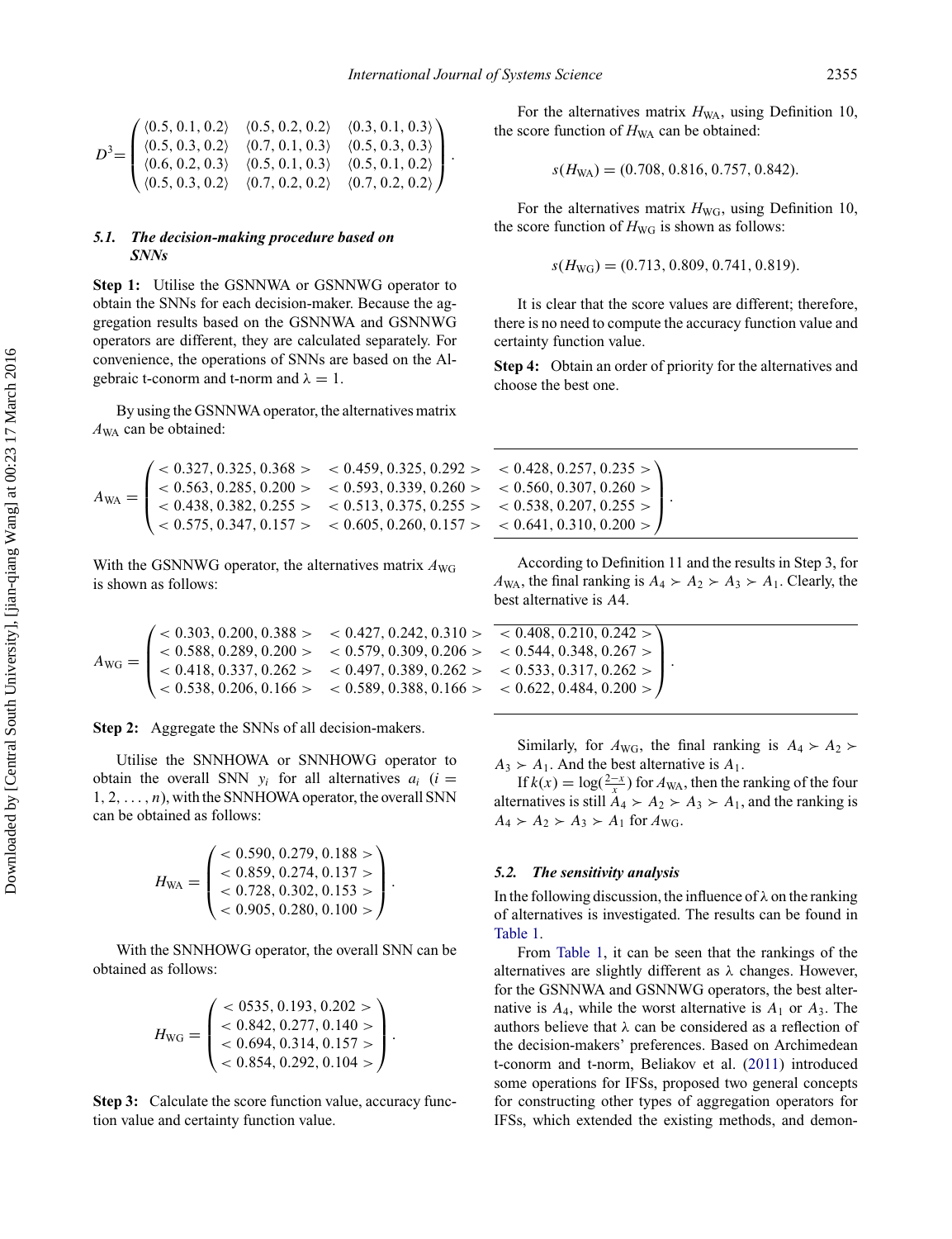|                | <b>GSNNWA</b>                       |              |                | <b>GSNNWG</b>                       |              |                |
|----------------|-------------------------------------|--------------|----------------|-------------------------------------|--------------|----------------|
| $\lambda$      | The final ranking                   | The best one | The worst one  | The final ranking                   | The best one | The worst one  |
| $\lambda=1$    | $A_4 \succ A_2 \succ A_3 \succ A_1$ | AΔ           | A <sub>1</sub> | $A_4 \succ A_2 \succ A_3 \succ A_1$ | $A_4$        | A              |
| $\lambda = 2$  | $A_4 \succ A_2 \succ A_3 \succ A_1$ | AΔ           | $A_1$          | $A_4 \succ A_2 \succ A_3 \succ A_1$ | $A_4$        | A <sub>1</sub> |
| $\lambda = 5$  | $A_4 \succ A_2 \succ A_1 \succ A_3$ | A4           | $A_3$          | $A_4 \succ A_2 \succ A_1 \succ A_3$ | $A_4$        | $A_3$          |
| $\lambda = 10$ | $A_4 \succ A_2 \succ A_3 \succ A_1$ | $A_4$        | $A_1$          | $A_4 \succ A_2 \succ A_3 \succ A_1$ | $A_4$        | $A_{1}$        |
| $\lambda = 20$ | $A_4 \succ A_2 \succ A_3 \succ A_1$ | AΔ           | $A_1$          | $A_4 \succ A_2 \succ A_3 \succ A_1$ | $A_4$        | A <sub>1</sub> |

<span id="page-14-0"></span>Table 1. The results of the sensitivity analysis.

strated that the operators obtained by using Lukasiewicz t-norm are consistent with the ones for ordinary FSs. In order to calculate the actual aggregation values of the alternatives, different aggregation operators can be used. It is also found that those aggregation operators are all based on different t-conorms and t-norms and are used to deal with different relationships of the aggregated arguments, which can provide more choices for decision-makers.

### *5.3. The comparison analysis and discussion*

In order to validate the feasibility of the proposed decisionmaking method based on the aggregation operators of SNNs, a comparison study is now conducted.

(1) The similarity measure proposed by Majumdar and Samant [\(2014\)](#page-16-17) is going to be utilised in this discussion. By using the proposed aggregation operators, the aggregated values that were presented in Step 1 of Subsection 5.1. can be obtained. According to the similarity measure (Majumdar & Samant, [2014\)](#page-16-17), the ideal alternative is  $A^* = \langle 1, 0, 0 \rangle$ , thus the following results could be obtained.

With the GSNNWA operator  $(\lambda = 1)$ ,

 $S_1(A_1, A^*) = 0.402$ ;  $S_2(A_2, A^*) = 0.609$ ;  $S_3(A_3, A^*) = 0.500$  and  $S_4(A_4, A^*) = 0.656$ .

With the GSNNWG operator  $(\lambda = 1)$ ,

 $S_1(A_1, A^*) = 0.384$ ;  $S_2(A_2, A^*) = 0.594$ ;  $S_3(A_3, A^*) = 0.472$  and  $S_4(A_4, A^*) = 0.612$ .

Therefore, the final ranking is still  $A_4 \succ A_2 \succ A_3 \succ$ *A*1, and the best one is *A*4.

(1) Similarly, if the operations and correlation coefficient are used (Ye, [2013a\)](#page-16-18), then the final ranking is  $A_2 \succ A_4 \succ A_3 \succ A_1$ , and the best one is  $A_2$ .

# (2) If the operations and cross-entropy are utilised (Ye, [2014b\)](#page-16-22), then the final ranking is  $A_2 \succ A_4 \succ A_3 \succ$ *A*1, and the best one is *A*2.

From the analysis above, it can be seen that the result obtained by using the similarity measure (Majumdar & Samant, [2014\)](#page-16-17) is  $A_4 \succ A_2 \succ A_3 \succ A_1$ , which is consistent with that obtained by using the proposed method, while the final ranking obtained by utilising the correlation coefficient and cross entropy (Ye, [2014,](#page-16-18) [2014b\)](#page-16-22) is  $A_2 \succ A_4 \succ A_3 \succ A_1$ , which is different from that obtained by using the proposed method. The reason for this phenomenon is that the proposed operations and aggregation operators have been used before utilising the similarity mea-sure (Majumdar & Samant, [2014\)](#page-16-17). However, the operations, correlation coefficient and similarity measure (Ye, [2013,](#page-16-18) [2014b\)](#page-16-22) have been proved to be impractical in Section 2. Thereby, the differences were amplified in the aggregation values because of the criteria weights and the final ranking of all alternatives was influenced adversely by the similarity measure or correlation coefficient. By contrast, the proposed operations could overcome these shortcomings as were discussed in Examples 1–3. Therefore, the best alternative is *A*4, which is more precise and reliable.

#### **6. Conclusions**

SNSs can be applied in solving problems with uncertain, imprecise, incomplete and inconsistent information that exist in scientific and engineering situations. However, as a new branch of NSs, there is not enough extant research on SNSs. In particular, the existing literatures have not proposed using the aggregation operators and the MCGDM methods for SNSs. Based on related research achievements in IFSs, the operations of SNSs were defined in this paper, and an approach to solve MCGDM problems with SNNs was proposed. Additionally, the aggregation operators of SNNWA and SNNWG, SNNOWA and SNNOWG, SNNHOWA and SNNHOWG, and GSNNWA and GSNNWG were provided. Thus, an MCGDM method was established based on the proposed operators. By using the comparison method, the ranking of all alternatives can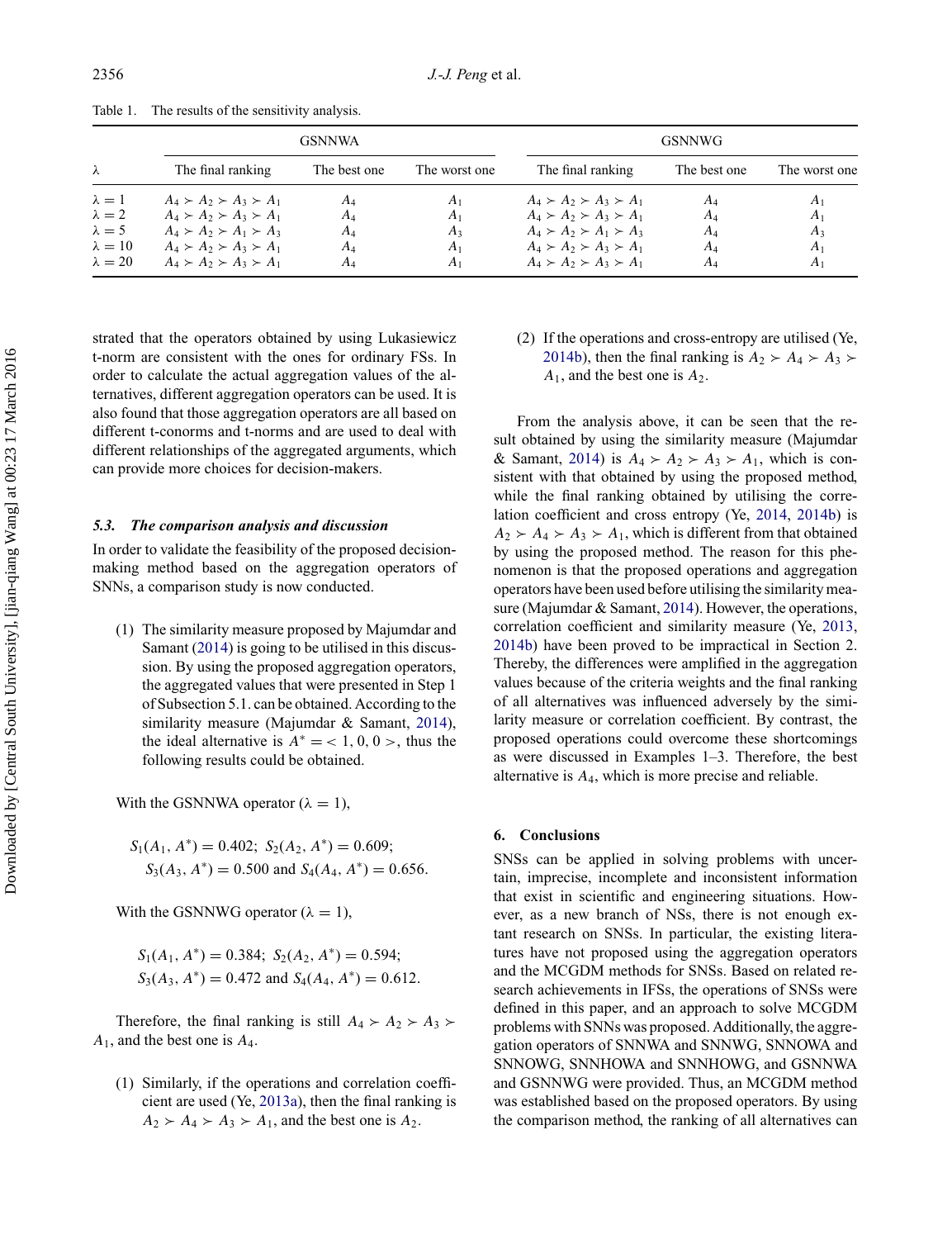be determined and the best one can easily be identified. An illustrative example demonstrated the applicability of the proposed decision-making method. Although there is no consensus on the best way to sequence SNNs, when compared to the MCDM method for SNSs (Majumdar & Samant, [2014;](#page-16-17) Ye, [2013,](#page-16-18) [2014b\)](#page-16-22), the illustrative example showed that the final result produced by the method proposed in this paper is more precise and reliable than the results produced by existing methods. Therefore, the method proposed in this paper can provide a reliable basis for SNSs. In future research, the relative measures of SNSs will be studied and applied to other fields.

## **Acknowledgements**

The authors thank the anonymous reviewers and editors for their insightful and constructive comments and suggestions for this paper.

#### **Funding**

This work is supported by the National Natural Science Foundation of China [No. 71271218], [No. 71221061]; the Research Project of Education of Hubei [No. Q20122302]; the Science Foundation for Doctors of Hubei University of Automotive Technology [No. BK201405].

#### **Notes on contributors**

*Juan-juan Peng* received her M.Sc. degree in Computational Mathematics from Wuhan University of Technology, China, in 2007. She is currently a Ph.D. student in Business School, Central South University; she is also a Lecturer in School of Economics and Management, Hubei University of Automotive Technology, China. Her current research focuses on decision-making theory and application, risk management and control, and information management.

*Jian-Qiang Wang* received the Ph.D. degree in Management Science and Engineering from Central South University, Changsha, China, in 2005. He is currently a Professor in Business School, Central South University. His current research interests include decision-making theory and application, risk management and control, and information management.

*Jing Wang* received her M.Sc. degree in Information Engineering from University of Osnabrueck, Germany, in 2006. She is currently a Ph.D. student in Business School, Central South University; she is also a Lecturer in International College, Central South University of Forestry and Technology, China. Her current research focuses on decision-making theory and application, risk management and control, and information management.

*Hong-Yu Zhang* received her Ph.D. degree in Management Science and Engineering from Business School, Central South University, Changsha, China, in 2009. She is currently an Associated Professor in Business School, Central South University. Her research interests include the area of information management and its applications in production operations. Her current research focuses on remanufacturing production management and decisionmaking theory.

*Xiao-hong Chen* received her Ph.D in Tokyo University of Technology, Japan, in 1999. She is currently a professor at the School of Business, Central South University, Changsha, China. Her current research interests lie in the field of decision theory & method, decision support system, resource-saving and environment-friendly society. He has published in several journals, including Decision Support system, Expert Systems with Applications, etc.

# **ORCID**

*Jian-qiang Wang* <http://orcid.org/0000-0001-7668-4881> *Jing Wang* <http://orcid.org/0000-0002-2407-5985> *Hong-yu Zhang* <http://orcid.org/0000-0001-5142-5277> *Xiao-hong Chen* <http://orcid.org/0000-0003-3919-5215>

# **References**

- <span id="page-15-1"></span>Atanassov, K. (1986). Intuitionistic fuzzy sets. *Fuzzy Sets and Systems, 20*(1), 87–96.
- <span id="page-15-2"></span>Atanassov, K. (1994). New operations defined over the intuitionistic fuzzy sets. *Fuzzy Sets and Systems, 61*(2), 137–142.
- <span id="page-15-3"></span>Atanassov, K. (1999). *Intuitionistic fuzzy sets*. Heidelberg: Springer.
- <span id="page-15-4"></span>Atanassov, K. (2000). Two theorems for intuitionistic fuzzy sets. *Fuzzy Sets and Systems, 110*(2), 267–269.
- <span id="page-15-11"></span>Atanassov, K.T., & Gargov, G. (1989). Interval valued intuitionistic fuzzy sets. *Fuzzy Sets and Systems, 31*(3), 343–349.
- <span id="page-15-15"></span>Beliakov, G., Bustince, H., Goswami, D.P., Mukherjee, U.K., & Pal, N.R. (2011). On averaging operators for Atanassov's intuitionistic fuzzy sets. *Information Sciences, 181*(6), 1116– 1124.
- <span id="page-15-14"></span>Beliakov, G., Pradera, A., & Calvo, T. (2007). *Aggregation functions: A guide for practitioners*. Heidelberg, Berlin, New York: Springer.
- <span id="page-15-0"></span>Bellman, R., & Zadeh, L.A. (1970). Decision making in a fuzzy environment. *Management Science, 17*(4), 141– 164.
- <span id="page-15-6"></span>Bustince, H., & Burillo, P. (1996). Vague sets are intuitionistic fuzzy sets. *Fuzzy Sets and Systems, 79*(3), 403–405.
- <span id="page-15-8"></span>Chaira, T. (2010). Intuitionistic fuzzy set approach for color region extraction. *Journal of Scientific & Industrial Research, 69*, 426–432.
- <span id="page-15-9"></span>Chaira, T. (2011). A novel intuitionistic fuzzy C means clustering algorithm and its application to medical images. *Applied Soft Computing, 11*(2), 1711–1717.
- <span id="page-15-7"></span>Chen, Y.T. (2010). A outcome-oriented approach to multicriteria decision analysis with intuitionistic fuzzy optimistic/pessimistic operators. *Expert Systems with Applications, 37*(12), 7762–7774.
- <span id="page-15-5"></span>Gau, W.L., & Buehrer, D. J. (1993). Vague sets, IEEE transactions on systems. *IEEE Transactions on Systems, Man, and Cybernetics, 23*(2), 610–614.
- <span id="page-15-10"></span>Joshi, B.P., & Kumar, S. (2012). Fuzzy time series model based on intuitionistic fuzzy sets for empirical research in stock market. *International Journal of Applied Evolutionary Computation, 3*(4), 71–84.
- <span id="page-15-12"></span>Klement, E.P., & Mesiar, R. (Eds.). (2005). *Logical, algebraic, analytic, and probabilistic aspects of triangular norms*. New York, NY: Elsevier.
- <span id="page-15-13"></span>Klir, G., & Yuan, B. (1995). *Fuzzy sets and fuzzy logic: Theory and applications*. Upper Saddle River, NJ: Prentice Hall.
- Li, L., Yang, J., & Wu, W. (2005). Intuitionistic fuzzy hopfield neural network and its stability. *Expert Systems Applications, 129*, 589–597.